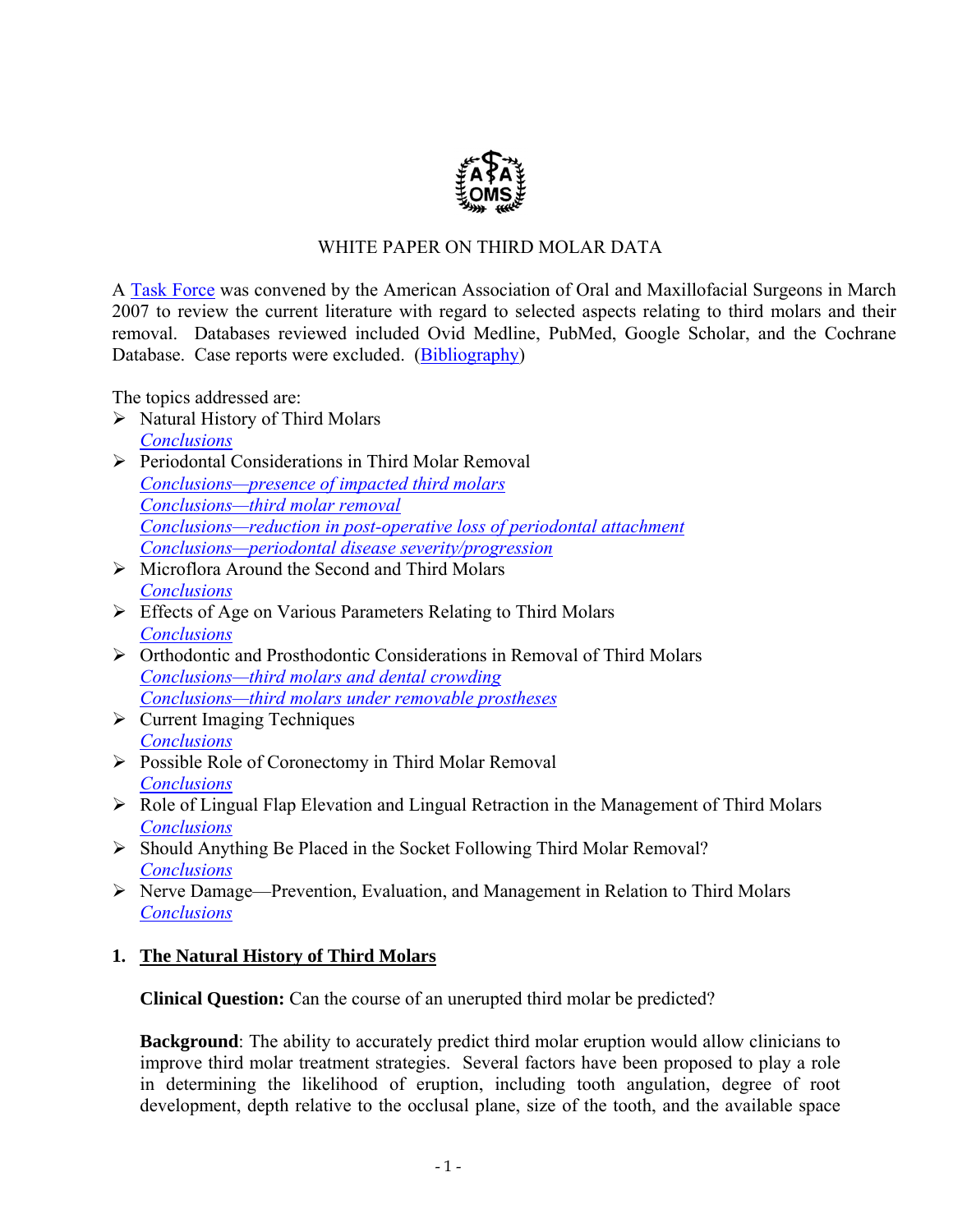<span id="page-1-0"></span>for eruption (generally described as the mandibular ramus [Xi point] and the distal of the second molar ). A shortcoming of most available studies is the absence of a periodontal examination of patients with erupted third molars.

# **The following points are supported by the literature:**

- The most significant variable associated with third molar impaction is inadequate hard tissue space, with the vast majority of impacted third molars having space/crown width ratios of less than 1. (Ganss 1993, Forsberg 1989, Hattab 1999)
- It is possible to measure space for eruption to the occlusal plane using a variety of radiographic techniques. (Ganss 1993, Venta 1997)
- Unerupted teeth can change position even beyond the middle of the third decade of life. (Venta 2004)
- Because there is no completely reliable way to predict pathologic changes associated with impacted teeth, the life cycle of impacted teeth should be monitored periodically with radiographs. (Kahl 1994)
- Eruption to the occlusal plane does not ensure proper periodontal support, that is, adequate osseous space does not guarantee adequate physiologic space for the maintenance of a tooth in good health. (Nance 2006, Gungormus 2002)

#### **Conclusions**

*While it is not possible to predict eruption of third molars in all cases, adequate space between the anterior border of the mandible and the distal of the mandibular second molar seems to be necessary to allow successful eruption to the occlusal plane. Assessment of this space can be determined using a variety of radiographic techniques. However, eruption to the occlusal plane does not imply a good state of health, particularly with respect to soft tissue support. Finally, third molars that remain impacted after the age of 25 may still change in position.*

# **2. Periodontal Considerations in Third Molar Removal**

**Presence of a Third Molar:** The potential for pathologic sequelae associated with impacted third molars has long been a concern and was the focus of a 1988 NIH conference, "Removal of Third Molars." A retrospective study of panoramic radiographs revealed a relatively low incidence of periodontal ligament damage and bone loss (4.5%) and resorption of the distal surface of the second molar  $(3.1\%)$ . (Stanley 1988) Assessment of root resorption on the distal surface of the second molar adjacent to non-erupted third molars using periapical radiographs indicated a much higher frequency of root resorption (24.2%) that was positively correlated with age. An even higher prevalence (42%) of disruption of the periodontal ligament without root resorption was noted by Nemcovsky. (1996) Resorption of the distal of the second molar is associated with both mesioangular and horizontal impactions. (Knutsson 1996) A greater probability of probing pocket depth  $\geq$  5 mm on the distal of the second molar when a visible third molar is present has been found in large scale national studies, e.g., National Health and Nutrition Examination Survey (NHANES) III and the Arthrosclerosis Risk in Communities study (Elter 2004, Elter 2005). In similar clinical circumstances, pocket depth ≥ 5 mm has been shown to be associated with loss of attachment  $\geq$  1 mm. (Blakey 2002)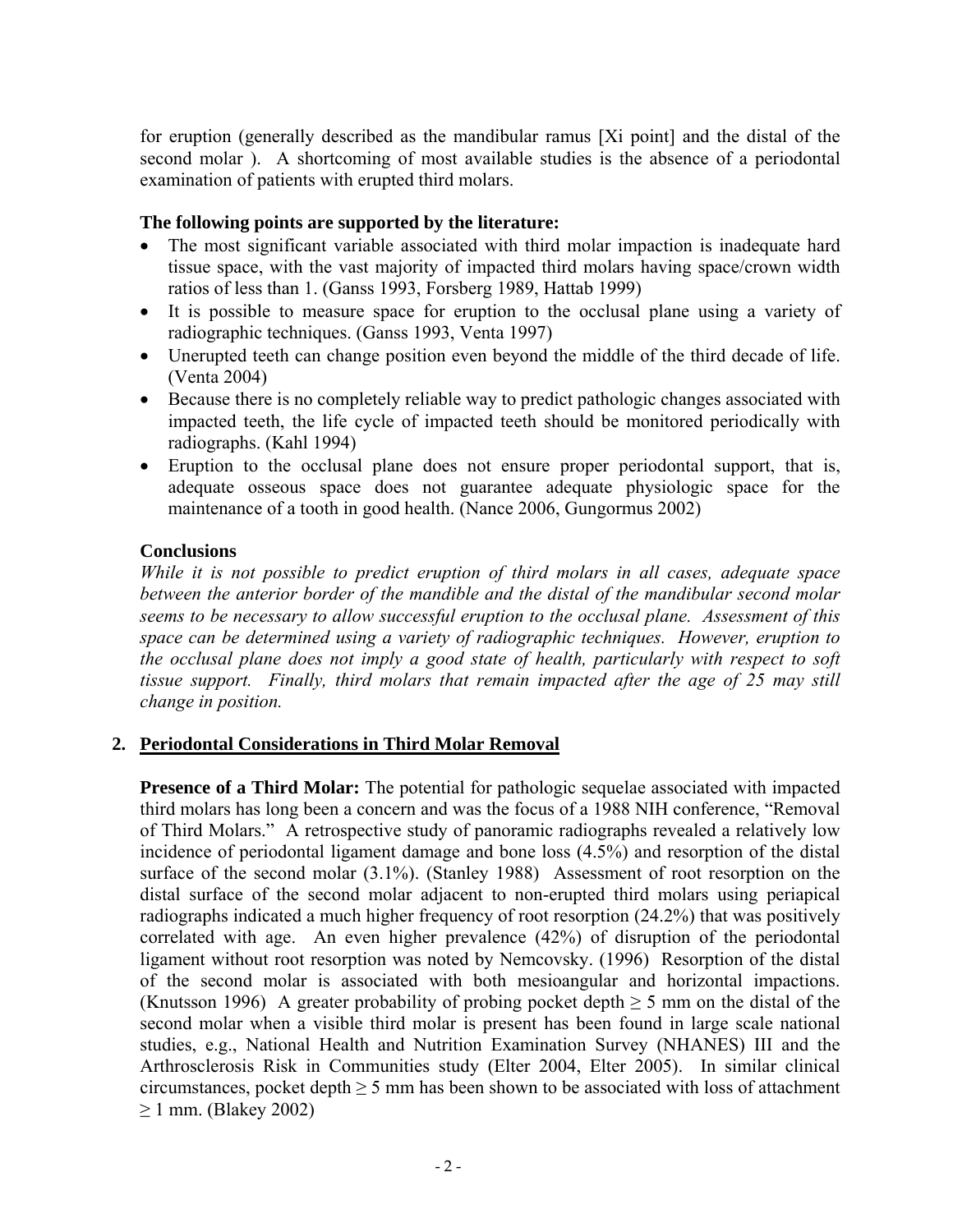#### <span id="page-2-0"></span>**Conclusion**

*The presence of impacted third molars adversely affects the periodontium of adjacent second molars as reflected in disruption of the periodontal ligament, root resorption, and pocket depth associated with loss of attachment.* 

**Third Molar Removal:** Virtually all of the literature regarding the impact of third molar removal on the periodontium of adjacent teeth has focused on the mandibular third molar. The effect of third molar removal as assessed by attachment levels, pocket depth and/or alveolar bone height on the distal surface of the adjacent second molar has been reported as being detrimental. (Kuang-Yao 2001, Kugelberg 1991, Quee 1985, and Kan 2002) The existence of an intrabony defect on the distal of the second molar, age at the time of surgery (older adults more likely to have adverse outcomes), the size of the third molar/second molar contact area, and inadequate post-extraction plaque control have been identified as being associated with loss of periodontal attachment following third molar removal. Conversely, others have reported no deleterious effects. (Krausz 2005, Richardson 2005) A Medline literature search identified 2 cohort studies and 6 randomized clinical trials with a minimum of six month follow-up that satisfied the inclusion criteria for pre and post operative measurements of attachment level or pocket depth on the distal of the second molar. (Richardson 2005) Collectively, these studies did not demonstrate negative changes in attachment level or pocket depth beyond the >2 mm adopted as the threshold for clinical significance. However, patients with a healthy pre-operative periodontium were at increased risk for loss of attachment or increased pocket depth after third molar surgery. One year postoperative comparisons of age groups  $\leq 20$  years v.  $\geq 30$  years demonstrated the advantage of early removal, and longer term (2 and 4 yrs.) comparisons of improvement in intrabony defects following third molar removal assessed radiographically were seen primarily in younger ( $\leq$  25 years) patients. (Kugleberg 1991, Kugleberg 1990)

# **Conclusion**

*The removal of impacted third molars can negatively impact the periodontium of adjacent second molars. The preoperative existence of an intrabony defect, age of the patient, and level of plaque control may serve to predict adverse outcomes.* 

**Reduction in Post-Operative Loss of Periodontal Attachment:** Flap design does not appear to negate periodontal attachment loss on the adjacent second molar. (Quee 1985, Rosa 2002) Employment of a buccal window and a specific approach to tooth division have been advocated as ways to prevent periodontal defects, but these approaches have not been subjected to randomized controlled clinical trials. (Motamedi 2006, Montamedi 1999) A comparison of distolingual alveolectomy and tooth division techniques favored the former in terms of pocket depth and attachment levels, depending on the position of the impaction in relation to the occlusal plane or cervical line. (Chang 2004),

Guided tissue regeneration (GTR) has not been shown to result in periodontal attachment level gains, pocket depth reduction, or other differences between experimental GTR and control sites. (Oxford 1997, Karapataki 2000, Dodson 2004) There was a tendency for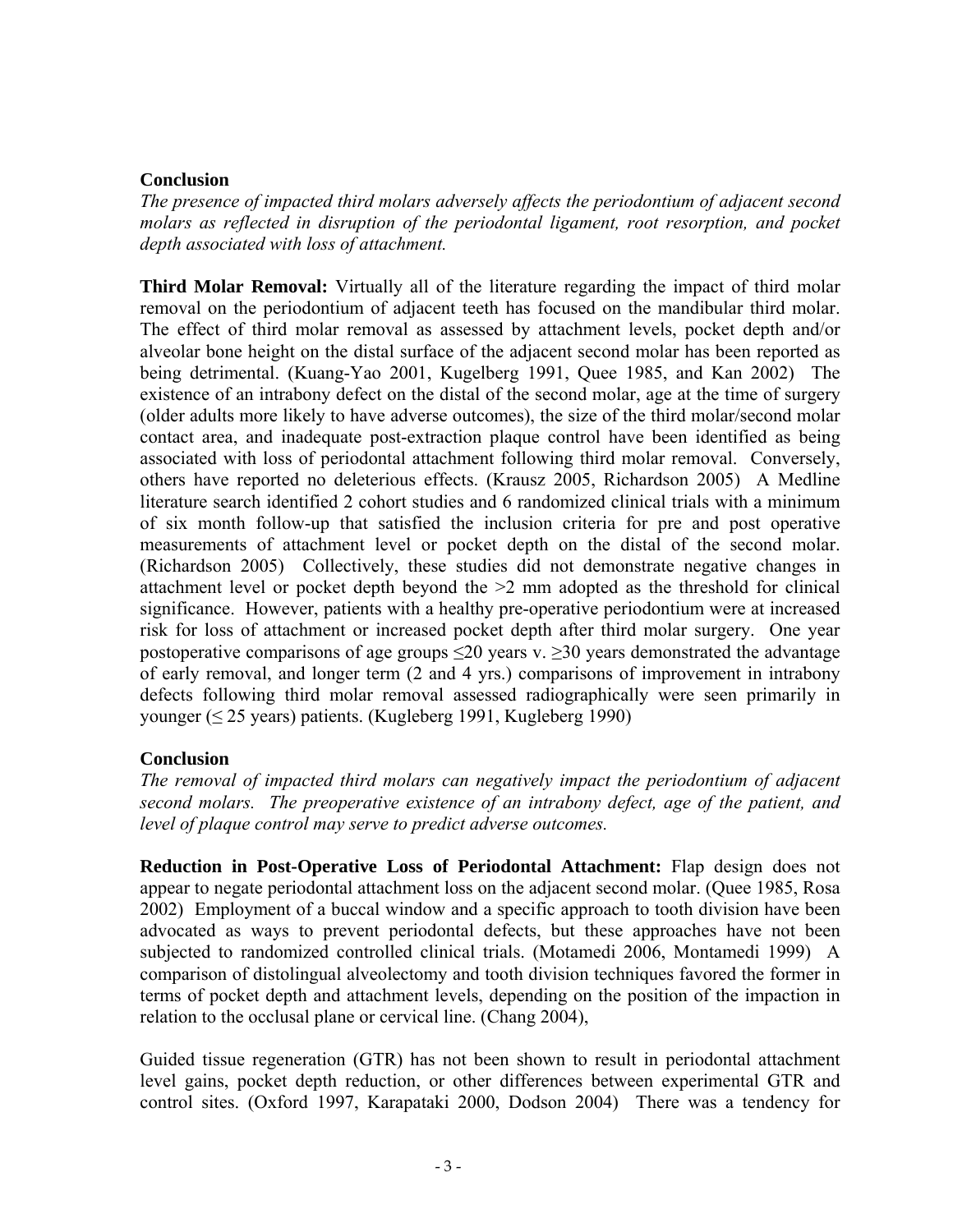<span id="page-3-0"></span>greater attachment level gains in sites with deep impactions, defined as >6 mm probing depths on the mid-distal surface of the adjacent second molar. (Oxford 1997) The use of demineralized bone powder (DBP) does not appear to offer an advantage, except for patients considered to be at high risk (age  $\geq 26$  yrs., pre-existing attachment loss  $\geq 3$  mm, mesioangular or horizontal impaction), of minimizing development of second molar periodontal defects (Dodson 2004, Dodson 2005). Debridement of the distal root of the second molar at the time of third molar removal has been shown to result in shallower pocket depths post-operatively. (Leung 2005) Scaling and root planing of the exposed root surfaces and post-operative plaque control may have masked the ability to demonstrate an added beneficial effect of GTR or DBP in other than high risk patients. (Oxford 1997, Karapataki 2000, Dodson 2004, Dodson 2005)

# **Conclusions**

- *No single surgical approach to the removal of third molars that will minimize loss of periodontal attachment was identified.*
- *GTR and/or DBP may be beneficial in instances where there is evidence of significant pre-existing attachment loss.*
- *Scaling, root planing, and plaque control have the potential to reduce post-operative loss of attachment.*
- *Further research is needed to clarify under what conditions GTR and/or DBP can contribute to minimizing post-operative periodontal defects.*

**Risk Factor:** An additional dimension to the topic of periodontal implications of third molars is whether the presence of a third molar, asymptomatic or otherwise, *per se*, influences the risk for adjacent teeth to develop periodontitis.

Unfortunately, the majority of epidemiological studies of periodontal status of adults, as well as studies seeking to assess the validity and reliability of partial mouth examinations, have chosen to exclude third molars, presumably because of a concern for reproducible measurements, a concern recently shown to be unwarranted (Brown 1990, Tu 2004a, 2004b, Bhat 1991, Stoltenberg 1993 and Brown 1996, and Borges-Yanez 2004, Moss 2006). The exclusion of third molars increases the probability for underestimation of the prevalence and severity of periodontitis.

There are at least four (4) types of information that could support a hypothesis that the presence of third molars negatively influences the progression and/or severity of periodontitis effecting adjacent teeth:

- 1) An association of third molars with greater periodontal disease severity.
- 2) An association between the presence of third molars and progressive loss of attachment on non-third molars with emphasis on second molars.
- 3) The influence of third molars on periodontal micro flora, especially the putative pathogens, and on molecular markers of inflammation.
- 4) The effect of third molar removal on 2 and 3 above.

**Periodontal Disease Severity:** As described above, greater probing pocket depth on second molars adjacent to impacted third molars, before and after third molar removal, has been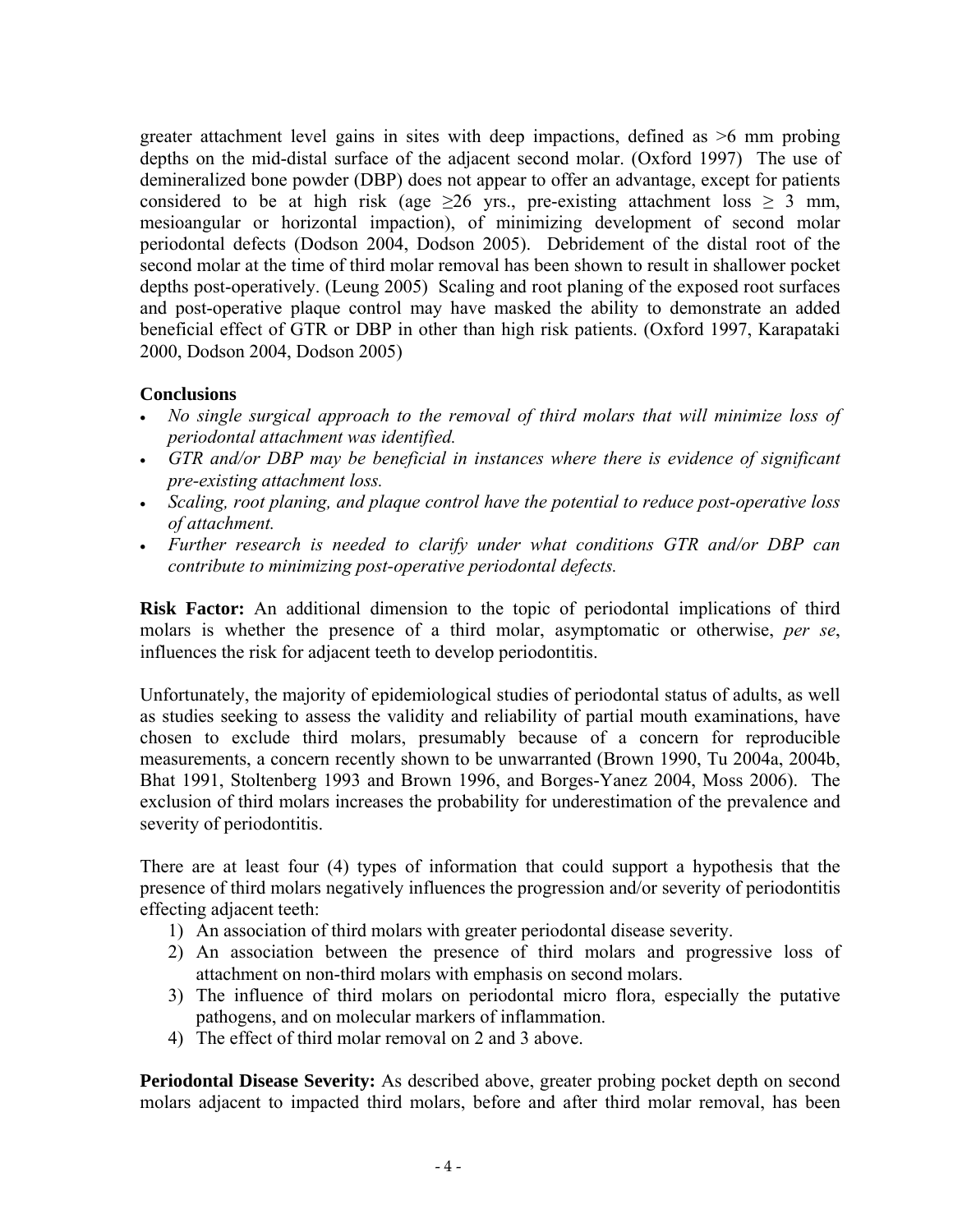reported in individual studies. (Kugelberg 1990) Large national studies, e.g., NHANES III and the Arthrosclerosis Risk in Communities study, found a greater probability of probing pocket depth  $\geq$  5 mm on the distal of second molars when a visible third molar is present. (Elter 2006, Elter 2005) In similar circumstances, pocket depth  $\geq$  5 mm has been shown to be associated with loss of attachment  $\geq 1$  mm. (Blakey 2002) Patients with visible third molars have been shown to have greater overall (absent, mild or severe) levels of periodontal disease severity, based on assessments of pocket depth and bleeding on probing. (Moss 2007)

**Periodontal Disease Progression:** The presence of third molars has been associated with pocket depth  $\geq$ 5 mm on the distal of the second molar or around third molars in a significant proportion (25%) of patients. (Blakey 2002) Moreover, periodontal disease progression in third molar regions is associated with pocket depth and bleeding on probing at baseline. (Moss 2007) Equally important, non-third molar pocket depth has been shown to be progressive, even though the patients' third molars were asymptomatic. (Blakey 2007) Pocket depth was assessed in patients with 4 asymptomatic third molars followed over an average of 5.9 years and a minimum of 4 years. A significant increase was found in the proportion of subjects with at least 1 pocket  $\geq$  4 mm in depth in non-third molar regions. This relationship takes on added significance given findings in a 10-year assessment of factors purported to contribute to estimations of prognosis, where molar teeth were 1 of only 3 factors to have prognostic value. (Muzzi 2006)

**Bacteria and Mediators of Inflammation:** Understanding of the bacterial etiology of periodontitis has evolved from a characterization of the pathogenic sub-gingival flora as simply being composed of predominantly gram–negative organisms, to a set of putative pathogens organized as a biofilm, to a more defined description of clusters of specific bacteria associated with more severe periodontal disease as reflected in deeper pocket depths and bleeding on probing, and refractory disease (Socransky 1998, Socransky 2002). Following the approach developed by Socransky, White found these pathogenic clusters of organisms associated with periodontitis in pockets ≥ 5 mm with loss of attachment at sites on third molars and distal of the second molar in association with asymptomatic third molars in young adults. (White 2002) In addition, biochemical mediators of inflammation were found to be elevated in similar clinical circumstances. (White 2002) Furthermore, when patients with asymptomatic third molars were followed over an average of 2.2 years, an increase in pocket depth of at least 2 mm was found in 24% of patients. (White 2006) The likelihood of change was related to pocket depth  $\geq$  4 mm and the presence of bacterial complexes associated with periodontitis at baseline.

**Treatment:** Over 20 years ago Rajasus, et al, reported that total bacterial counts at second molar sites decreased after extraction of adjacent visible asymptomatic third molars. (Rajasup 1993) The organisms were identified as "Black-pigmented" gram–negative bacteria and *Actinobacillus actinomycetemcomitans*. The authors postulated that erupting third molars might harbor bacteria that could be harmful to adjacent teeth and the removal of third molars could eliminate potential foci of infection. This concept received little attention until 1996 when elevated bacterial counts were reported to occur in first molar and second molar sites in association with symptomatic visible third molars. (Blakey 1996) Treatment of the third molar reduced symptoms but not the bacterial counts. Following removal, microbial counts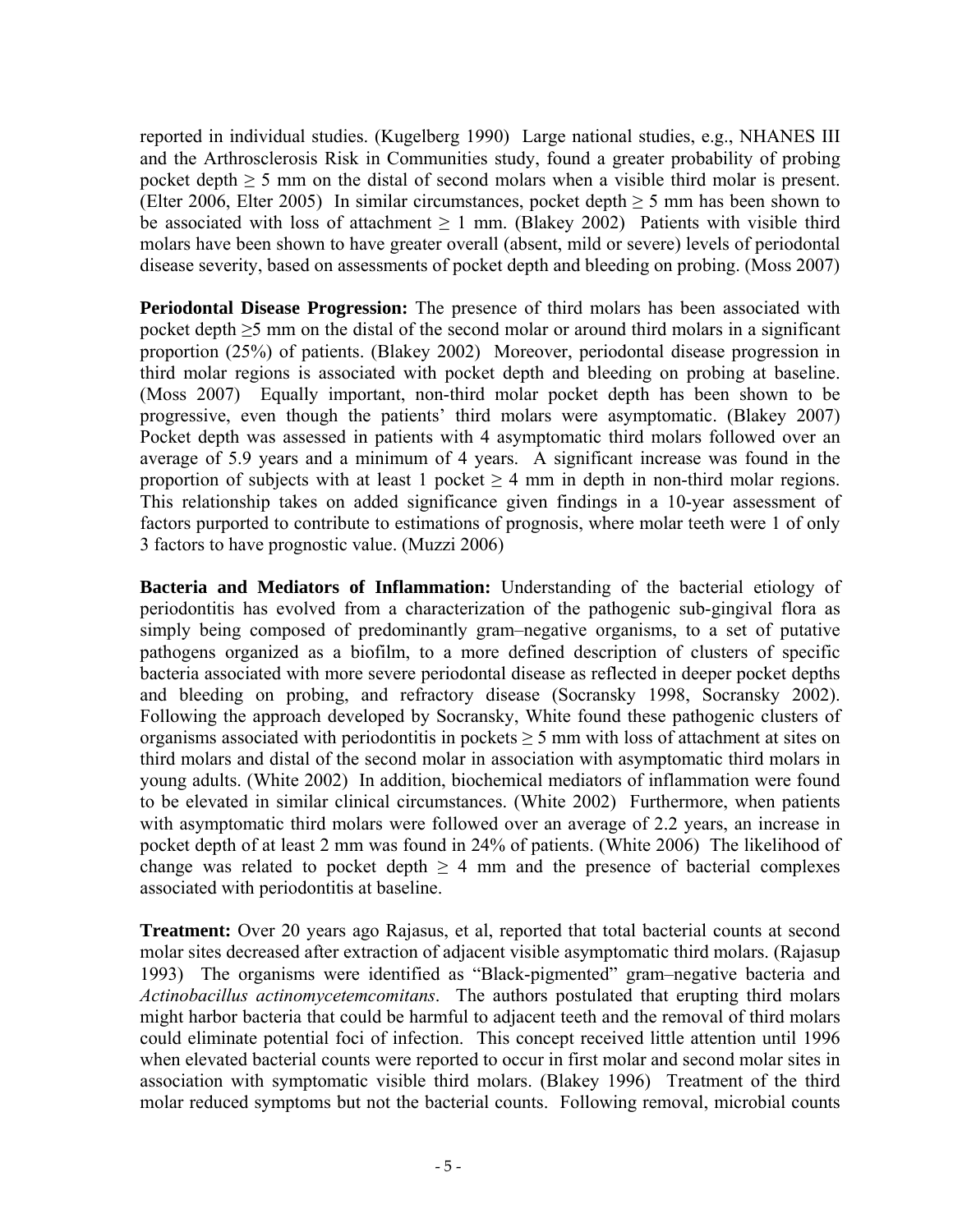<span id="page-5-0"></span>decreased further but not to levels of the controls. Furthermore, scaling and root planing did not result in comparable reductions in total counts of periodontal pathogens for patients with visible third molars as compared to patients without third molars. (Moss 2007)

#### **Conclusions**

- *The presence of visible third molars is associated with overall elevated levels of periodontitis and that of immediately adjacent teeth.*
- *In the presence of visible third molars, periodontitis involving adjacent teeth is progressive and only partially responsive to therapy.*
- *The evaluation of a visible third molar for removal should include an assessment of the periodontium associated with both the third molar itself and that of adjacent teeth, and include anatomical limitations to mechanical removal of plaque. The presence of pocket depths of ≥4-5 mm and/or bleeding on probing should be recognized as possible predictors of future progression of periodontitis.*
- The association of overall increased disease severity in the presence of visible third *molars, the progressive nature of periodontitis involving non-third molars when third molars are present, the relationship between visible third molars and bacteria associated with severe and refractory periodontitis, and the negative impact of visible third molars on treatment outcomes all lend support to the hypothesis that third molars should be considered as a possible predictor of periodontitis.*
- *Third molars should be included in studies of periodontal disease prevalence and severity, and in studies assessing factors that may indicate an increased risk for periodontal disease.*

#### **3. The Microflora Around the Second and Third Molars**

Inflammation of enveloping mucosa and gingiva are frequently associated with the eruption of third molars. Pericoronitis, an acute infection with clinical symptoms including pain, swelling, erythema, and purulence are not uncommon. In the majority of cases the flora found in an anaerobic atmosphere predominates. The bacteria most commonly detected are α-hemolytic streptococci and the genera *Prevotella, Veillonella, Bacteroides* and *Capnocytophaga*, all of which can be detected in the gingival crevice surrounding third molars or adjacent teeth. (Sixou 2003) The microbiologic flora associated with pericoronitis is diverse, with over 440 microorganisms implicated, including obligate anaerobic bacteria and facultative anaerobic microflora, which result in suppurative infections. (Peltroche-Llacsabuanga 2000) Pericoronitis can progress to significant life threatening infections. Treatment must be employed to limit morbidity and mortality. Accepted treatment regimens include antibiotic therapy coupled with surgical intervention. Surgical removal of the tooth associated with the infection is curative.

The absence of clinical symptoms (asymptomatic) does not indicate absence of disease or pathology. Microbial complexes ("red" and "orange" complex species) associated with periodontal pathology have been detected in the second molar/third molar region in patients with asymptomatic third molars. (White 2002a) These same subgingival microbial profiles have been associated with periodontitis refractory to periodontal therapy. (Socransky 2002)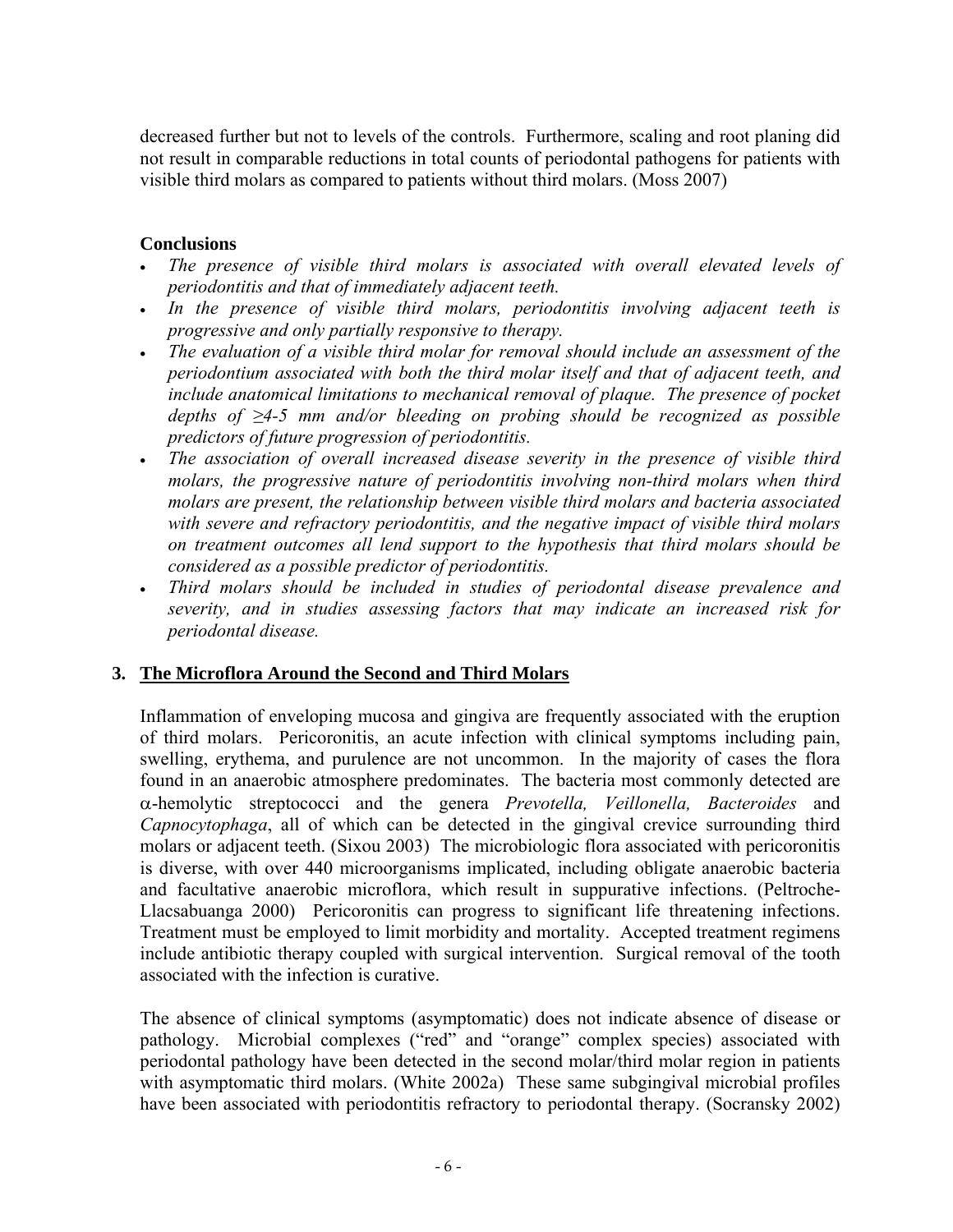<span id="page-6-0"></span>The presence of inflammatory mediators (Prostaglandin E2, Interleukin 1β) in the gingival crevicular fluid are markers of chronic oral inflammation and have been shown to be associated with periodontitis, which is diagnosed by the presence of periodontal probing depths > 5 mm in the third molar region with associated periodontal attachment loss. (White 2002b) The clinical findings of increased periodontal probing depths and periodontal attachment loss, coupled with colonization of periodontal pathogens, support the concept that clinical and microbial changes associated with the initiation of periodontitis may present first in the third molar region (White 2002a). There is also evidence that chronic oral inflammation leads to a progression of periodontal disease in the third molar region over time. (White 2006) Pathology, as detected by these measures, exists in the third molar area without symptoms noticed by the individual affected.

Periodontal disease progresses in the second molar and third molar region over time in subjects with asymptomatic third molars. Probing depths increased, which indicated a deteriorating periodontal condition. (Blakey 2006) In older adults, visible third molars have been associated with more severe periodontal conditions, including an increased risk of probing depths of > 5 mm on adjacent second molars, which suggests progression of disease without symptoms. (Elter 2005)

Third molar periodontal pathology and resultant inflammation may have a negative systemic impact as indicated by research on obstetric outcomes in individuals with asymptomatic retained third molars. (Moss 2006)

# **Conclusions**

*Data on microflora and asymptomatic disease in the third molar region show:*

- *Absence of symptoms does not indicate absence of disease or pathology.*
- *Pathogenic bacteria (red and orange complexes) in clinically significant numbers exist in and around asymptomatic third molars.*
- *Periodontal disease as indicated by probing depths*  $\geq$  4 mm exists in and around *asymptomatic third molars.*
- *Indicators of chronic inflammation exist in periodontal pockets in and around asymptomatic third molars.*
- *Periodontal disease progresses in the absence of symptoms.*

# **4. The Effects of Age on Various Parameters Relating to Third Molars**

**Symptomatology and Age:** A study of 1,151 patients from 13-69 years of age with third molars showed that of those who had symptoms, pain was the most common symptom (35.3%), followed by swelling (21.7%), discomfort from food impaction (3.6%), and purulent discharge (3%). (Punwutikorn 1999) The frequency of each increased generally with age. Slade also noted that 37% of patients presenting with wisdom tooth problems reported pain and swelling as the indication for seeking treatment. (2004) Additionally, this study noted that Health Related Quality of Life indicators were reported more frequently as patients got older.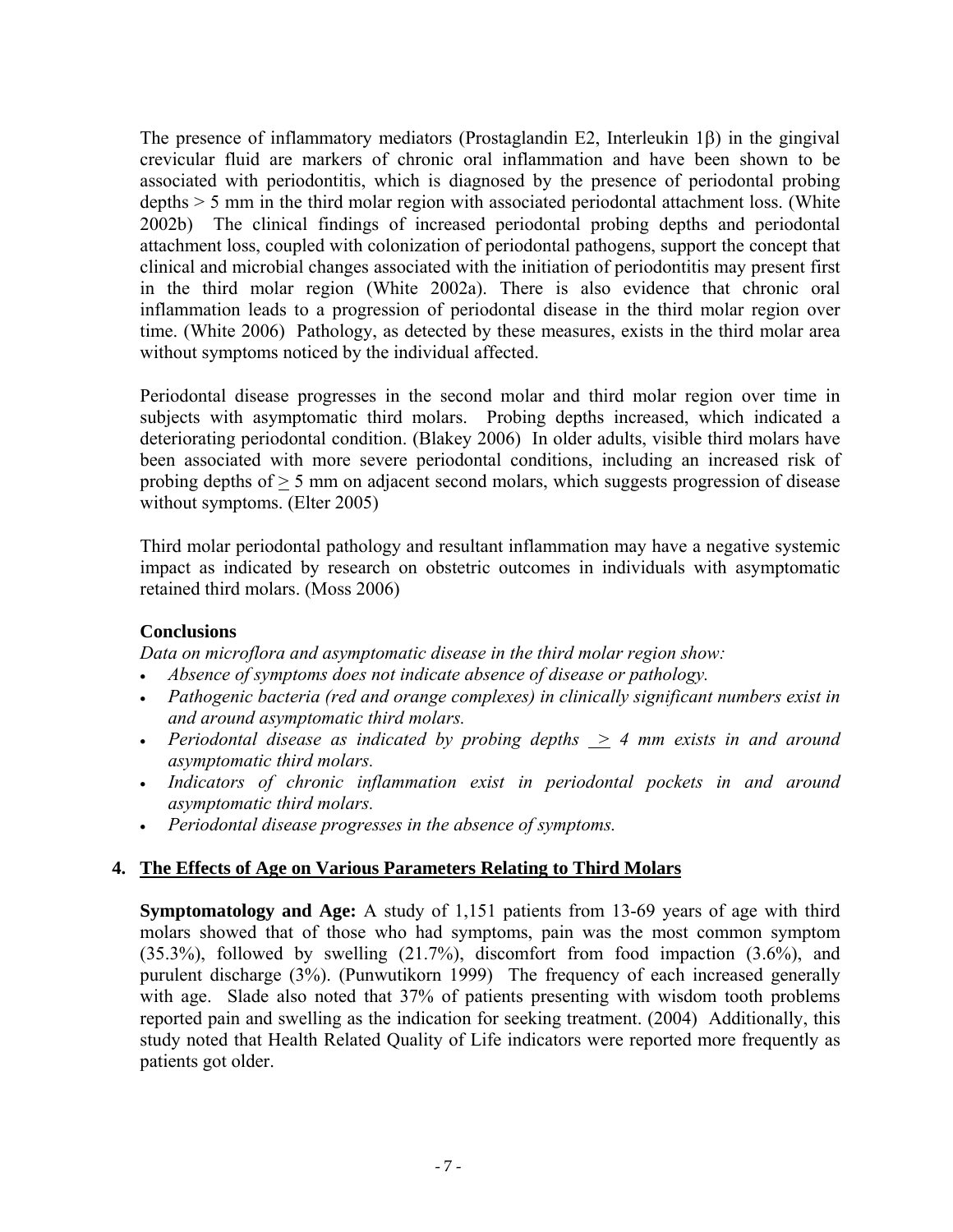**Periodontal Pathology and Age:** Asymptomatic periodontal defects associated with third molars are more common in patients older than 25 (33%) than those under 25 (17%). (Blakey 2002) Inflammatory mediators and periodontal pathogens were similarly correlated with the periodontal defects. (White 2002) On two year follow-up, 24% of the periodontal defects deteriorated by a further 2 mm. (White 2006). A study of 6,793 persons 52 to 74-years old, found that they had 1.5 times the odds of having a periodontal defect > 5 mm on the adjacent second molar if the third molar was visible. (Elter 2005) A comparison of 5,831 patients aged 25 to 34 with a group aged 18 to 24 showed a 30% greater chance of having a periodontal defect on the adjacent second molar when a third molar was present in the older age group versus the younger age group. (Elter 2004) In a study of 342 subjects with a mean age of 73 who had at least one third molar present at three year follow-up, attachment losses > 2 mm were detected on the third molars in 45% of subjects. (Moss 2007)

**Caries and Age:** Caries prevalence in 342 subjects with a mean age of 73 years with at least one third molar present showed an increased caries prevalence in the third molars over time. (Moss 2007) Another study of 22 to 32-year-old cohorts followed for three years, showed that caries prevalence in the third molars also increased with time in this younger age group. (Shugars 2005) Caries were also correlated in third molars with the experience in non-third molars. (Moss 2007, Shugars 2005) Shugars suggested that a 40% risk of caries in erupted third molars exists before the end of the third decade. Patients over 25 years of age have a greater caries experience compared to patients under 25 years of age. (Shugars 2004)

**Postoperative Risks and Age:** A critical review showed lower postoperative morbidity in a younger age group of patients. (Mercier 1991) All risks associated with third molar removal increased from age under 25, to 25 to 35, to over 35. (Bruce 1980). Health Related Quality of Life indicators similarly deteriorated for recovery as correlated with age following third molar removal. (Phillips 2003) A study of 4,004 patients showed a 1.5 times likelihood of a complication if the patient having third molars removed at over 25 years of age with generalized increasing risks with age through age 65. (Srizinas and Dodson In Press) Similarly, in a study of 583 patients, age was correlated with risk. (Bui 2003) Other studies also show that postoperative risks increase with increasing age. (Valmaseda-Castellon 2001) and Bataineh 2001) A consensus of the literature supports the concept that postoperative risks from third molar removal increase with age.

The risk of postoperative fracture following third molar removal may be age related, and one study shows a mean age at fracture to be 45 years. (Krimmel 2000) The incidence of oroantral perforation from upper third molar removal may also increase with age past 21 years. (Rothamel 2006)

Postoperative periodontal defects occur twice as commonly (51%) in patients over 26 years of age, than those under 25 following third molar removal. (Kugelberg 1990) Significant postoperative defects in 215 second molars were three times more common when removing impacted third molars over the age of 25 than under the age of 25. (Kugelberg 1991) Pockets on the second molars in 215 cases were studied two years postoperatively. Persistence of postoperative periodontal defects compared to preoperative defects in these patients were shown to be age related. (Kugelberg 1985) Postoperative periodontal defects after third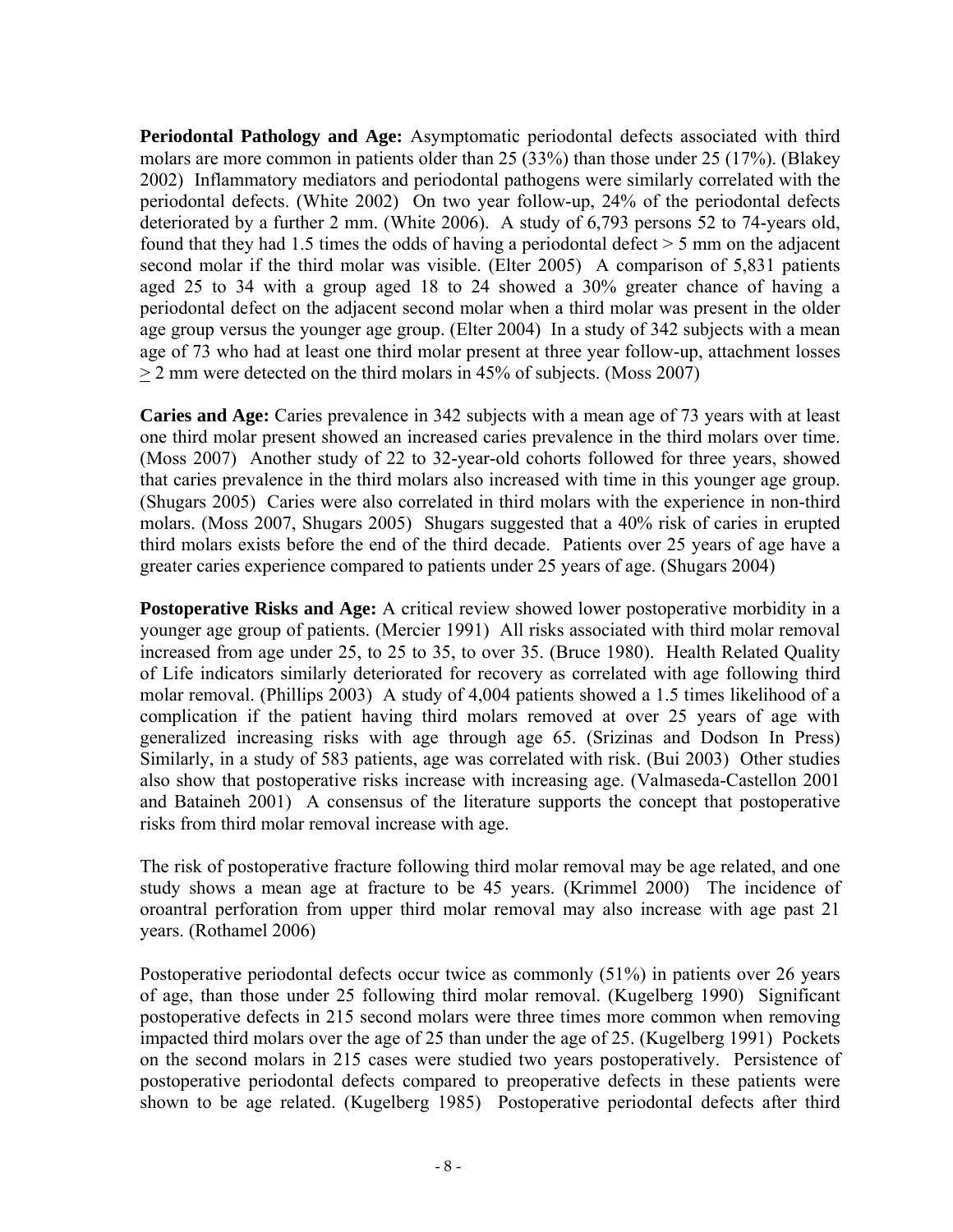<span id="page-8-0"></span>molar extraction are two to three times more common over the age of 25, and persistence of defects was age related.

**Germectomy or Lateral Trepanation:** For the purposes of this document, germectomy is defined as the removal of a tooth that has one third or less of root formation and also has a radiographically discernible periodontal ligament. A study of 15 cases of early third molar removal in patients aged between 13 and 16 years of age showed no postoperative periodontal pocketing and no pocketing developing one year later. (Ash 1962) In a study of 500 lower wisdom teeth removed in patients aged 9 to 16, there were no cases of alveolar osteitis, nerve involvement, or second molar damage, and a 2% infection rate was reported. (Chiapasco 1995) In a study where germectomy was performed in 300 teeth in patients aged 12 to 19 years of age, there were no lingual nerve injuries. (Chossegros 2002) A study of 149 germectomies reported a 2% infection rate and no case of nerve involvement. (Avendano 2005) A study of 86 patients aged 8 to 17 years, having 172 germectomies, reported that three patients developed infection, and no cases of nerve involvement or alveolitis were encountered. (Bjornlang 1987) It does appear that early third molar removal may be associated with a lower incidence of morbidity and also less economic hardship from time off work for the patient.

**The Presence of Third Molars and Age:** One study noted that between 1997 and 2002 there was an increase in patients over the age of 40 requiring third molar removal. (Kaminishi 2006) The number increased from 10.5% to 17.3% of all third molars removed. This was felt to be due to changing demographics in the geographical areas served by this study. It does appear that the eruption of third molars in older patients is more frequent than may be thought, but in some cases, rather than the third molar erupting, it may become visible due to periodontal bone loss and subsequent gingival recession and exposure. (Garcia 1989) Many of these late erupting teeth have pathology, including caries and periodontal disease. (Garcia 1989) A study of 14 to 45 year olds found that 51% of 312 late erupting third molars had periodontal disease in a 2.2 year follow-up. (Nance 2006)

# **Conclusions**

- *Periodontal defects, as assessed by pocket depths, deteriorate with increasing age in the presence of retained third molars.*
- *Caries in erupted third molars increases in prevalence with increasing age.*
- *The incidence of postoperative morbidity following third molar removal is higher in patients > 25 years.*
- *Germectomy may be associated with a lower incidence of postoperative morbidity.*

# **5. Orthodontic and Prosthodontic Considerations in Removal of Third Molars**

**Clinical Question:** Does the presence of third molars contribute to dental crowding?

Third molars have been postulated to be a cause for incisor crowding for more than 150 years. This concept is accepted by a majority of oral surgeons and orthodontists, not to mention the public at large. (Laskin 1971) Most of the available studies focus on crowding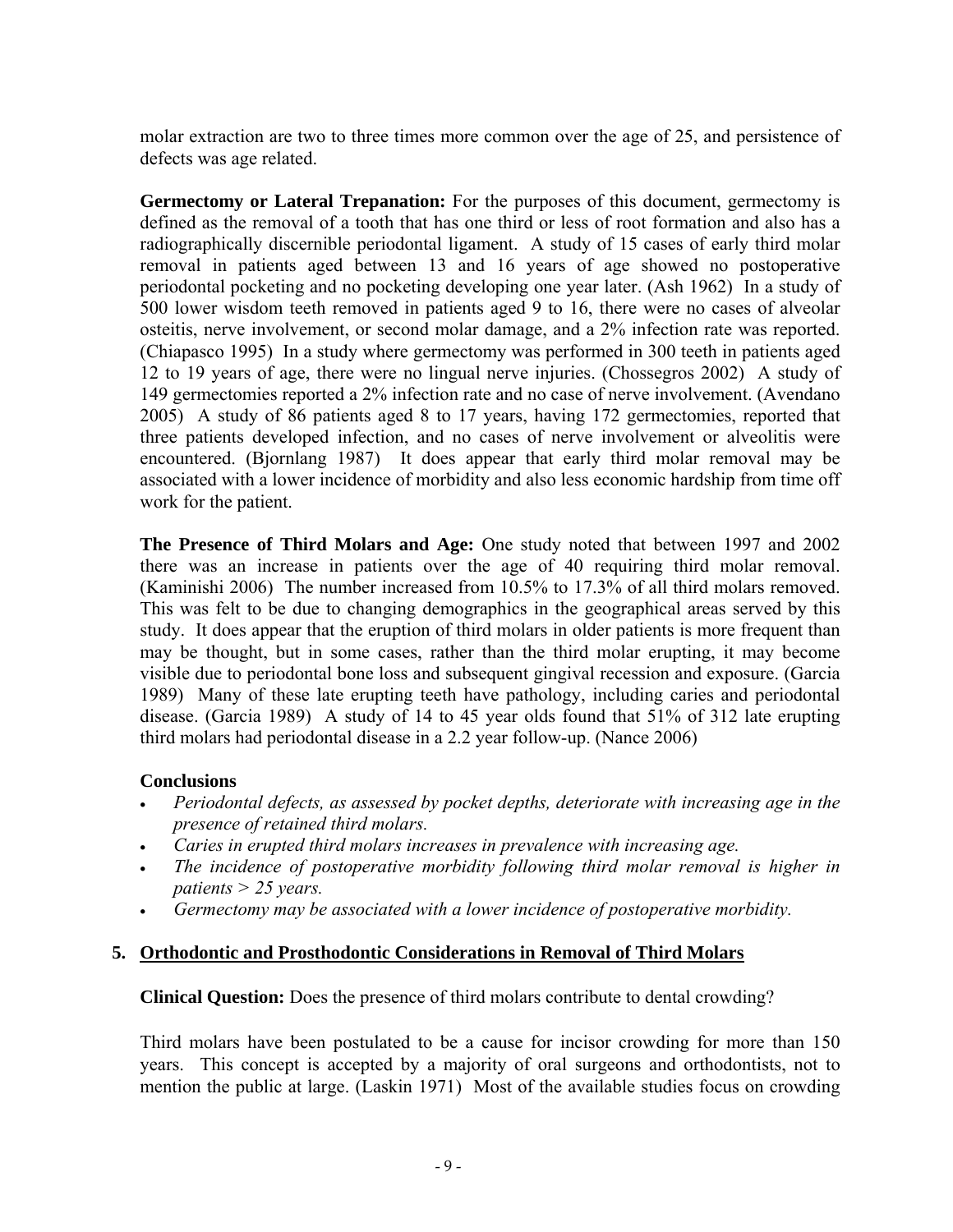<span id="page-9-0"></span>in the anterior mandible where changes are most obvious. Little attention has been paid to changes in arch width, form, or length.

#### **The following points are supported by the literature:**

- The etiology of dental crowding is complex and multi-factorial. (Zachrisson 2005, [Beeman](http://www.ncbi.nlm.nih.gov/entrez/query.fcgi?db=pubmed&cmd=Retrieve&dopt=AbstractPlus&list_uids=15952555&query_hl=5&itool=pubmed_docsum) 1999)
- Studies can be found that lend support both for and against third molars as contributing to crowding. While most suggest that third molars play at least some role in crowding, their role may not be clinically significant. (Harradine 1998, Lindqvist 1982, Kahl-Nieke 1995)
- No presently available study is designed in a manner that isolates the effect of third molars from all other factors that may be associated with crowding. Therefore, a cause and effect relationship between third molars and dental crowding is difficult to establish. (Sampson 1983, 1995)

# **Conclusions**

*Despite good intentions, we are not able to explain, predict, or prevent dental crowding, no*  matter what the cause. While it is likely that third molars play a role in the etiology of *crowding, they are only one factor to consider in making a clinical decision about third molar management. Therefore, it is prudent for clinicians to educate patients that the cause of dental crowding is multi-factorial and, while third molars may play a significant role in some patients, the current state of knowledge does not allow us to identify with accuracy who is at risk.* 

**Clinical Question:** Should asymptomatic impacted third molars under an existing or planned removable prosthesis be removed?

Many clinicians recommend removal of impacted third molars under planned or existing removable prosthesis (full or partial dentures). Literature support for this approach is limited and consists primarily of case reports documenting pathology associated with unerupted teeth. No papers provide any reasonable assessment of the incidence of associated problems.

#### **The following points are supported by the literature:**

- The natural course of an asymptomatic third molar is uncertain, with change in position or eruption reported even with advancing age. (Venta 2001, Nance, 2006)
- The potential for the development of pathology associated with impacted teeth is well documented. ([Curran](http://www.ncbi.nlm.nih.gov/entrez/query.fcgi?db=pubmed&cmd=Search&itool=pubmed_AbstractPlus&term=%22Curran+AE%22%5BAuthor%5D) 2002)
- Not all asymptomatic impacted teeth under removable prosthesis will develop pathology if left in place. (Mercier 1992)
- There is increased difficulty and risk of complications associated with removal of impacted teeth if deferred until later in life. (Chiapasco 1994, Bruce 1980)
- Because there is no reliable way to predict pathologic changes associated with impacted teeth, they should be monitored with periodic clinical and radiographic examination. (Kahl 1994)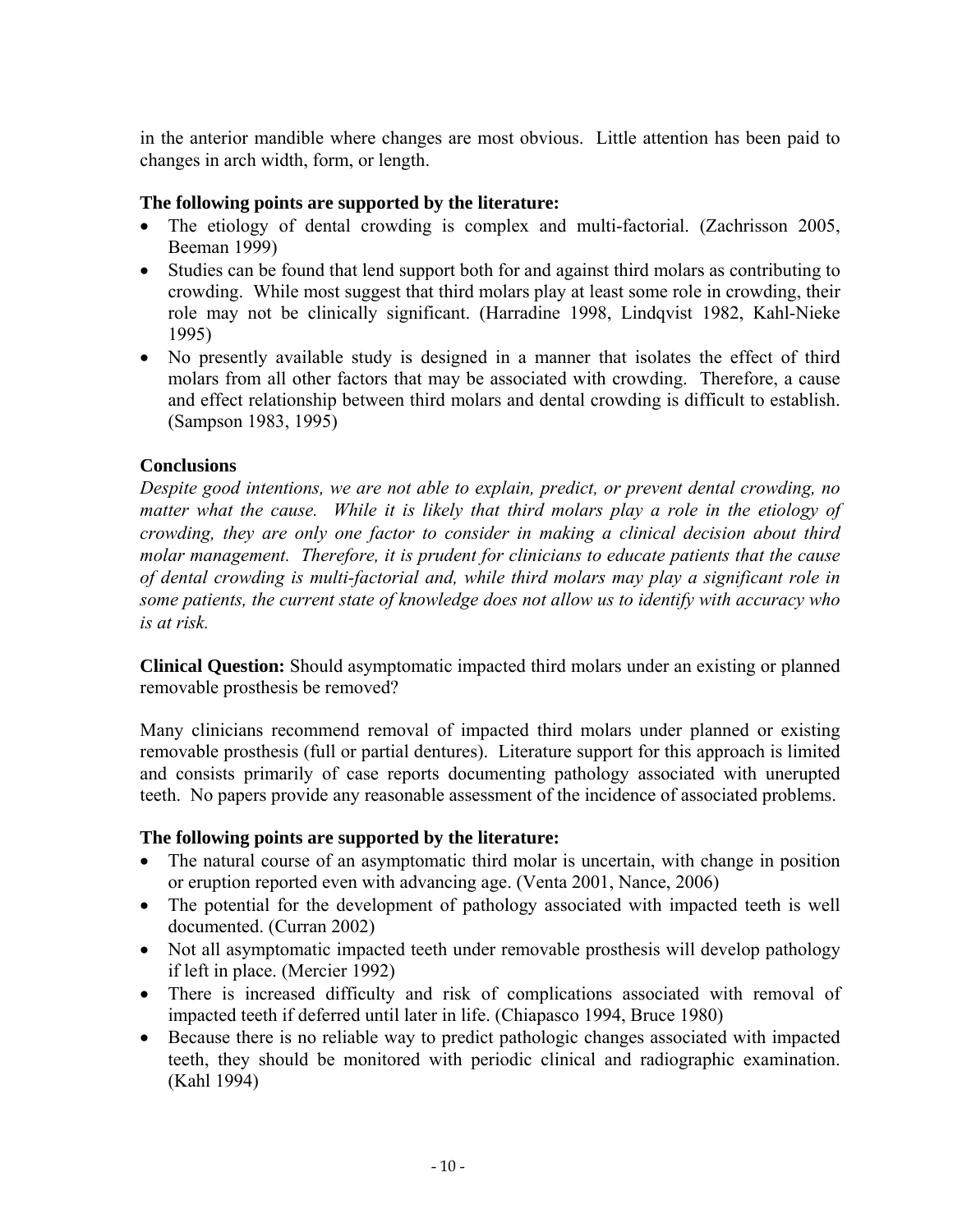# <span id="page-10-0"></span>**Conclusions**

*The position and disposition of unerupted teeth has been found to be dynamic and unpredictable. Therefore, the ultimate decision regarding the management of such teeth is best made by an expert clinician after clinical examination and review of factors such as the age of the patient, position of the tooth, anticipated difficulty of removal, type of overlying prosthesis, and risks associated with removal.* 

# **6. Current Imaging Techniques**

**Clinical question:** "Among patients with impacted mandibular third molars, do those who have preoperative computerized tomographic (CT) imaging, when compared to those who do not, have a decreased frequency of inferior alveolar nerve (IAN) injury after third molar removal?

**Response:** A through review of the literature failed to provide substantive answers to the clinical question posed above.

At face value, one might imagine that the routine use of CT imaging (generally cone beam CT) would decrease the risk for nerve injury. An alternative hypothesis is that it may increase the risk of nerve injury. The risk for IAN or lingual nerve injury is zero if the tooth is managed nonoperatively. One can envision circumstances where knowing the threedimensional relationships between the third molar and IAN may tempt some clinicians to remove teeth that ordinarily they may elect to monitor, due to concerns regarding IAN injury. CT data provide no information regarding lingual nerve position; as such, lingual nerve injury risk is unchanged. Further studies are indicated to understand better the role of CT imaging in third molar management.

Numerous studies detail the effectiveness of axial CT with coronal and sagittal reformatting in establishing the three-dimensional relationship of the IAN and the third molar. (Mahasantipiya 2005, Maegawa 2003, Tantanapornkul 2007, Ohman 2006) CT permits localization of the IAN canal in the superior-inferior and medio-lateral positions; detection of an intra-radicular path; determination of the distance between the tooth and IAN canal, and root angulation. In the setting of high-risk findings on the panoramic radiograph and a clinical situation dictating operative management of the mandibular third molar, the CT can provide valuable information to facilitate management. (Susarla 2007) If the IAN is entrapped within the substance of the tooth, coronectomy or monitoring may be indicated. Knowing the IAN canal position relative to the third molar in the vertical, coronal, and axial planes informs the operative approach and may decrease the frequency or severity of IAN injury.

Panoramic radiography is the standard imaging technique for evaluating third molars. There are several radiographic signs assessed on panoramic radiographs that are associated with an increased risk for IAN injury. (Rood 1990, Blaeser 2003, Sedaghatfar 2005, Bell 2004, Smith 1997, Monaco 2004) These include superimposition of the IAN canal and third molar, distance from IAN canal and third molar, loss of the cortical (white) lines of the canal, darkening of the third molar root or narrowing or diversion of the IAN canal where it passes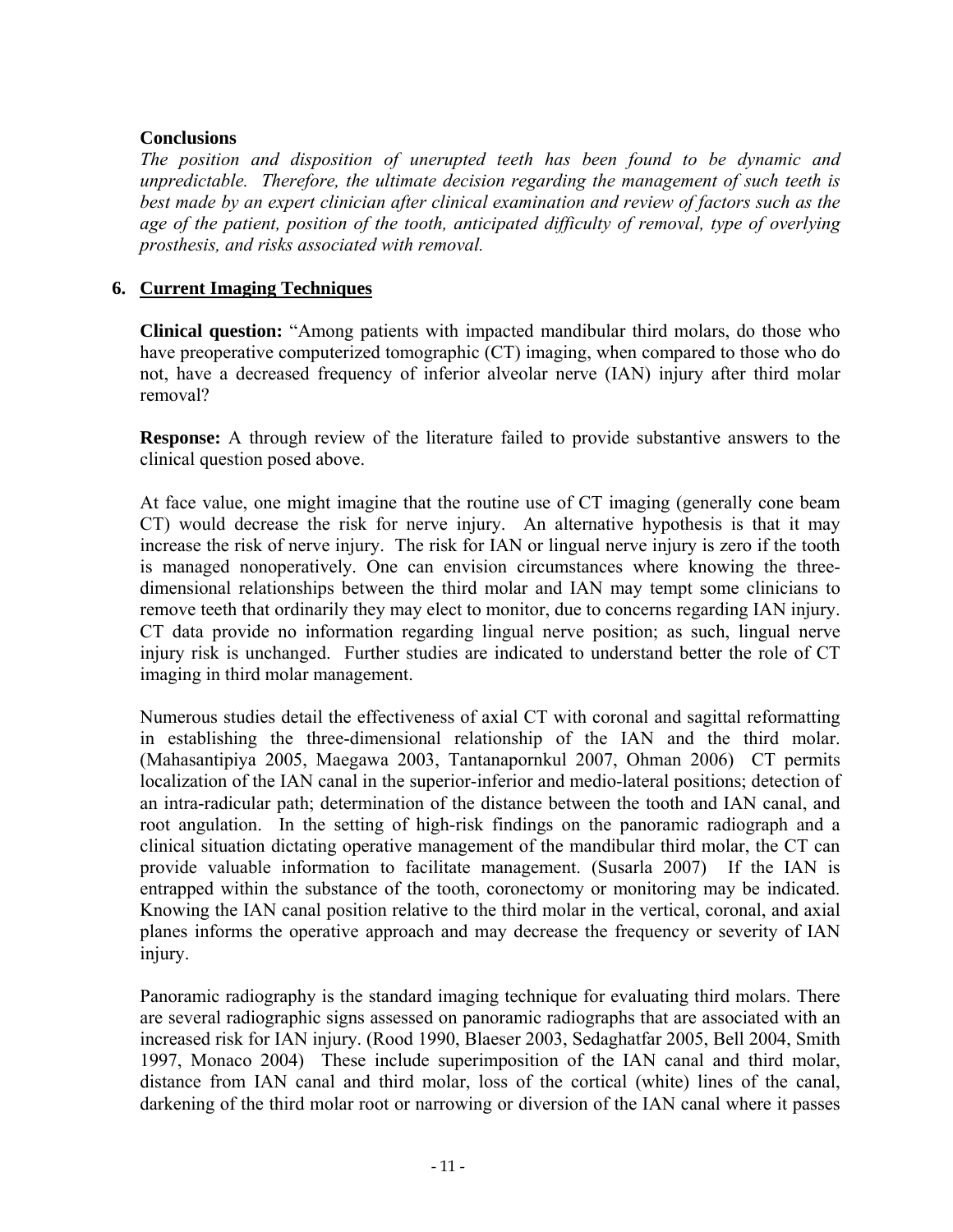<span id="page-11-0"></span>the third molar root or a dark or bifid root apex. Several studies report the sensitivity and specificity of panoramic imaging to predict exposure of the IAN or IAN injury at the time of third molar removal. (Blaeser 2003, Sedaghatfar 2005, Bell 2004, Smith 1997, Monaco 2004) Notably, the sensitivity of the panoramic radiograph is fair, but the specificity is quite high. From a clinical standpoint, this suggests that in the absence of any high-risk findings on panoramic radiograph, the risk for IAN injury is unlikely and has a high negative predictive value (>90%). The presence of a high-risk radiographic finding, suggests an increased risk for IAN injury, but has poor positive predictive value (30-70%).

One study compared directly the sensitivity and specificity of CT imaging to panoramic imaging in predicting IAN exposure at the time of third molar removal. (Tantanapornkul. 2007) The sample was composed of subjects referred for CT imaging secondary to detecting high-risk finding on panoramic radiograph. In this sample, the sensitivity and specificity of panoramic imaging was 70 and 63% respectively. For the CT findings, the sensitivity and specificity were 93 and 77%, respectively.

Clinical decision-making is rarely based on a single sign or symptom. In a study reviewing the association between panoramic radiographic signs associated with IAN exposure after third molar removal, the clinician, incorporating all of the findings on the imaging, e.g. depth of impaction, root development, or angulation, had the higher sensitivity and specificity than any individual panoramic finding, i.e. sensitivity =  $79\%$  and specificity =  $86\%$ . (Sedaghaftar 2005) In another study similar findings were noted with the surgeon's prediction of IAN injury on reviewing the panoramic radiograph to have a sensitivity of 72% and specificity of 91%. (Smith 1997). Similarly, one study noted that the presence of two or more radiographic signs, depth of impaction, and horizontal angulation were associated with an intimate anatomic contact between the third molar and IAN canal on CT. (Monaco 2004) Likewise another study noted several clinical and panoramic radiographic predictors associated with an increased risk for IAN injury. (Jerjes 2006)

# **Conclusions**

*The exact role and indications for CT imaging for the management of impacted third molars is unclear and evolving. Additional investigations are warranted to better understand and outline the parameters for effective use of CT imaging in the management of third molars.* 

#### **7. The Possible Role of Coronectomy (also known as partial tooth removal, partial odontectomy or intentional root retention) in Third Molar Removal**

Five articles were identified in the literature that reported more than a single patient. Four were case series. (Pogrel 2004, 50 cases; O'Riordan 2004, 95 cases with 52 patients followed up; Freedman 1997, 35 cases; and Knutsson 1989, 33 cases) The fifth article was a randomized controlled trial. (Renton 2004) In all cases, coronectomy was suggested as a technique of partial root removal when Panorex imaging suggested an intimate relationship between the roots of the lower third molar and the IAN nerve and the tooth still needed to be removed. (Note: Cone beam CT was not available at the time the studies were conducted.) All papers suggested that the technique had merit.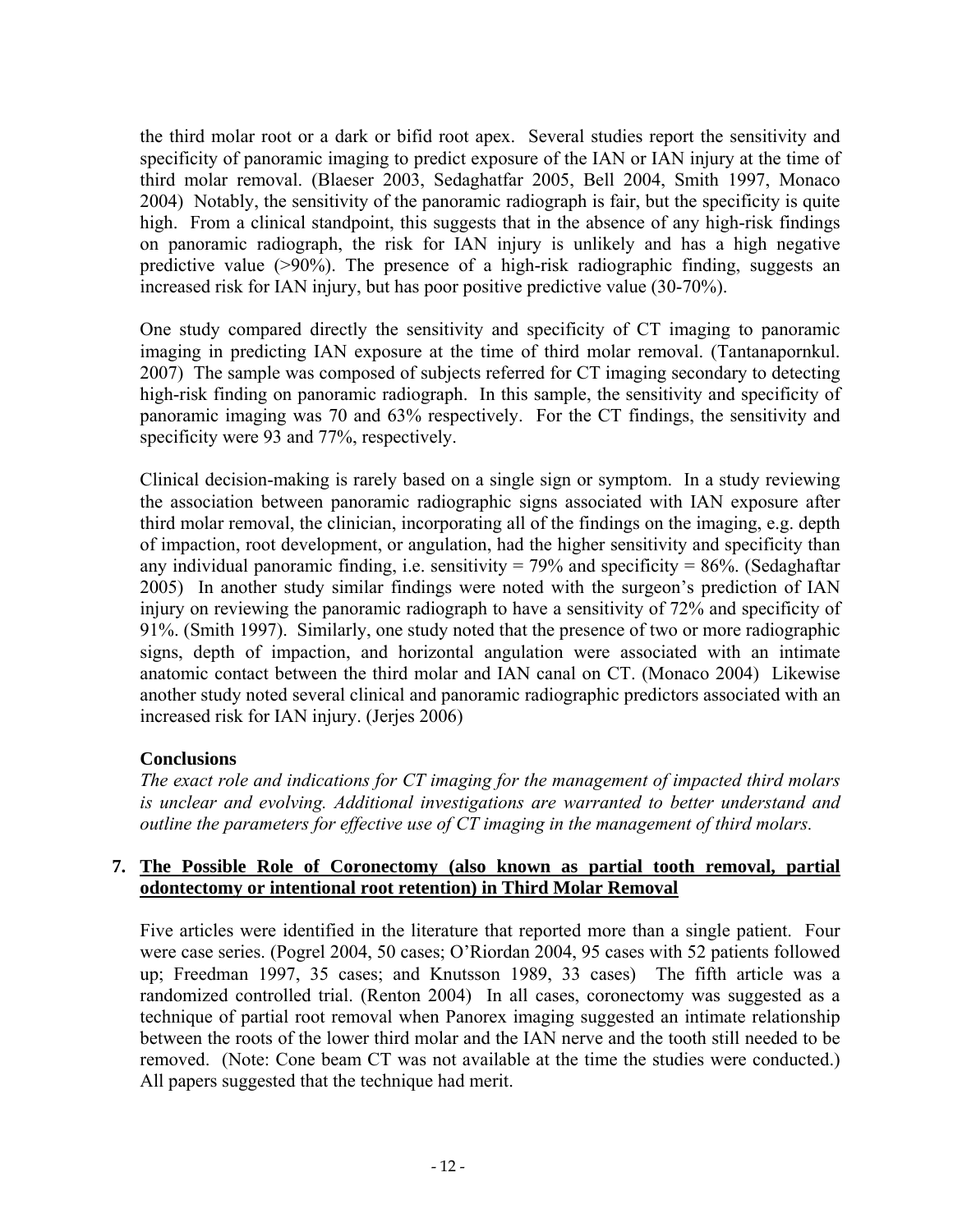- <span id="page-12-0"></span>• **Antibiotics.** One paper recommended preoperative and postoperative prophylactic antibiotics; one paper suggested postoperative antibiotics only; another paper suggested no antibiotics were necessary; and the other two papers did not mention antibiotics. (Pogrel 2004, O'Riordan 2004, Renton 2004 respectively)
- **Primary closure.** Two papers mentioned that the socket should be closed primarily, whilst three did not mention the method of closure.
- **Lingual retraction.** Two papers stated that lingual retraction was recommended in all cases to protect the lingual nerve. (Pogrel 2004, O'Riordan 2004) Two papers did not use lingual retraction. (Renton 2004, Knutsson 1989) One paper did not mention the technique.
- **Roots inadvertently removed at the time of attempted coronectomy.** Three papers stated a range of between 3% and 9% of patients failing to achieve coronectomy and the roots needing to be removed at the time of primary surgery. (Pogrel 2004, O'Riordan 2004, Knutsson 1989) One paper noted a 38% failure rate at primary surgery, because the roots were only sectioned about half way before an attempt was made to remove the crown. (Renton 2004) This appeared to mobilize the roots in many cases and did result in an 8% incidence of IAN involvement.
- **Later removal.** Two papers mention a 2% and 6% later root removal. (Pogrel 2004, O'Riordan 2004) One paper mentioned a 27% unsatisfactory healing. (Knutsson 1989) The others do not mention it.
- **Root migration.** Subsequent root migration is mentioned in all papers with the percentage varying from 14% to 81% showing later migration of the roots towards the superior border of the mandible. There is no mention of whether any of these roots required removal.
- **Inferior alveolar nerve involvement.** This was reported, due to inadvertent drilling, in 1% of patients in one study. (O'Riordan 2004) One paper with 38% failed primary coronectomy, noted an 8% IAN involvement with failed coronectomy. (Renton 2004).
- **Lingual nerve involvement.** A 2% transient rate was noted in one study, presumably due to lingual retraction. (Pogrel 2004) The other papers do not mention it.
- **Length of follow up.** This varies among the 5 papers from a mean of one year in two papers (Pogrel 2004, Knuttson 1989), two years in another paper (Renton 2004), five years in another paper (Freedman 1997), and up to 20 years in the fifth paper (O'Riordan 2004).

# **Conclusions**

*When imaging suggested an intimate relationship between the roots of the lower third molar and the IAN and the tooth still needs to be removed, consideration should be given to coronectomy with retention of the portion of the roots associated with the IAN. Since there are only five papers in the literature describing more than single cases, there is no standard of care with regard to this technique, and until more information is available this technique should be considered as an alternative only.* 

# **8. The Role of Lingual Flap Elevation and Lingual Retraction in the Management of Third Molars**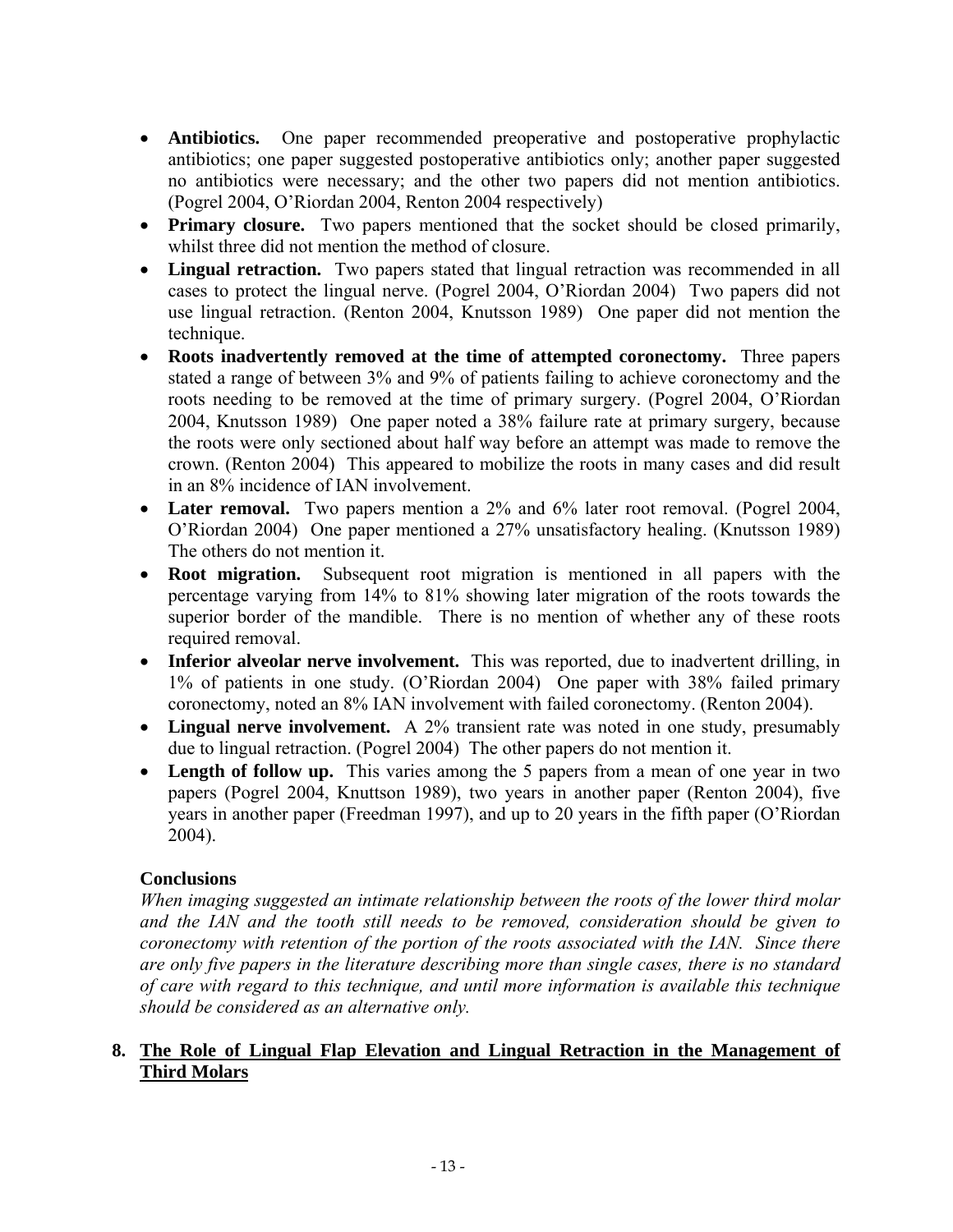- <span id="page-13-0"></span>• Most third molars can be removed by utilizing a purely buccal technique. Utilizing this technique, it is not necessary to encroach on the lingual tissues or to remove distal, distolingual or lingual bone. (Gargallo-Albiol 2000)
- However, on occasion where the tooth is malpositioned, or for other reasons, it may be necessary to remove distal, distolingual, or lingual bone.
- If this is necessary, a subperiosteal lingual flap is raised with a suitably curved periosteal elevator that can stay in contact with the lingual plate of bone and not encroach on the lingual soft tissues. (Walters 1995, Pogrel 2004)
- Once a subperiosteal lingual flap has been raised, a lingual retractor is placed. Several studies, mainly from Europe, have shown that the use of a lingual flap and the placement of a lingual retractor can cause transient lingual nerve damage, but does not appear to be a cause of permanent lingual nerve damage. (Gomes 2005) The retractor must be broad enough to provide protection to the lingual soft tissues and the lingual nerve. Many studies have criticized the use of a Howarth elevator (a narrow European periosteal elevator about the width of a Molt #9 periosteal elevator) because, although this can retract the lingual tissues, it does not adequately protect the lingual nerve and the bur can slip in front or behind the elevator and still damage the lingual nerve. (Rood 1992, Robinson 1996) Other articles state that a suitably sized elevator can give an appropriate degree of protection. (Greenwood 1994, To 1994)
- The use of a suitably sized lingual retractor does enable one to have better visualization of the third molar, better access, and the ability to remove distal bone, distolingual bone, and even lingual bone, since protection is provided by the retractor.
- Some studies have failed to show any difference in permanent lingual nerve injuries whether a lingual retractor was used or not, although there was a significantly higher incidence of temporary lingual nerve involvement when a lingual retractor was used. (Pichler 2001)

# **Conclusions**

*Raising a lingual flap and the use of a lingual retractor for selected indications is felt to be an acceptable technique for removal of lower third molars. (Moss 1999) The periosteal elevator must remain subperiosteal at all times. A lingual retractor must be broad and without sharp edges so as to protect and not damage the lingual nerve.* 

# **9. Should Anything Be Placed in the Socket Following Third Molar Removal?**

**Clinical Question:** "Among subjects undergoing mandibular third molar removal, does an intervention at the time of tooth removal, when compared to no intervention, improve the long-term periodontal health on the distal aspect of the adjacent second molar?"

**Response:** Routine application of interventions to improve the periodontal parameters on the distal of the second molar at the time of third molar removal is not indicated for all subjects. (Quee 1985, Dodson 2004, Leung 2005, Osborne 1982, Stephens 1983, Dodson 2007, Throndson 2002, Oxford 1997, Chang 2004, Ferreira 1997) There appears to be a subpopulation of subjects having third molars removed that are at "high-risk" for periodontal defects after third molar removal, i.e. age  $\geq$  26 years, pre-existing periodontal defects (attachment level  $> 3$  mm or probing depth  $> 5$  mm), and a horizontal or mesioangular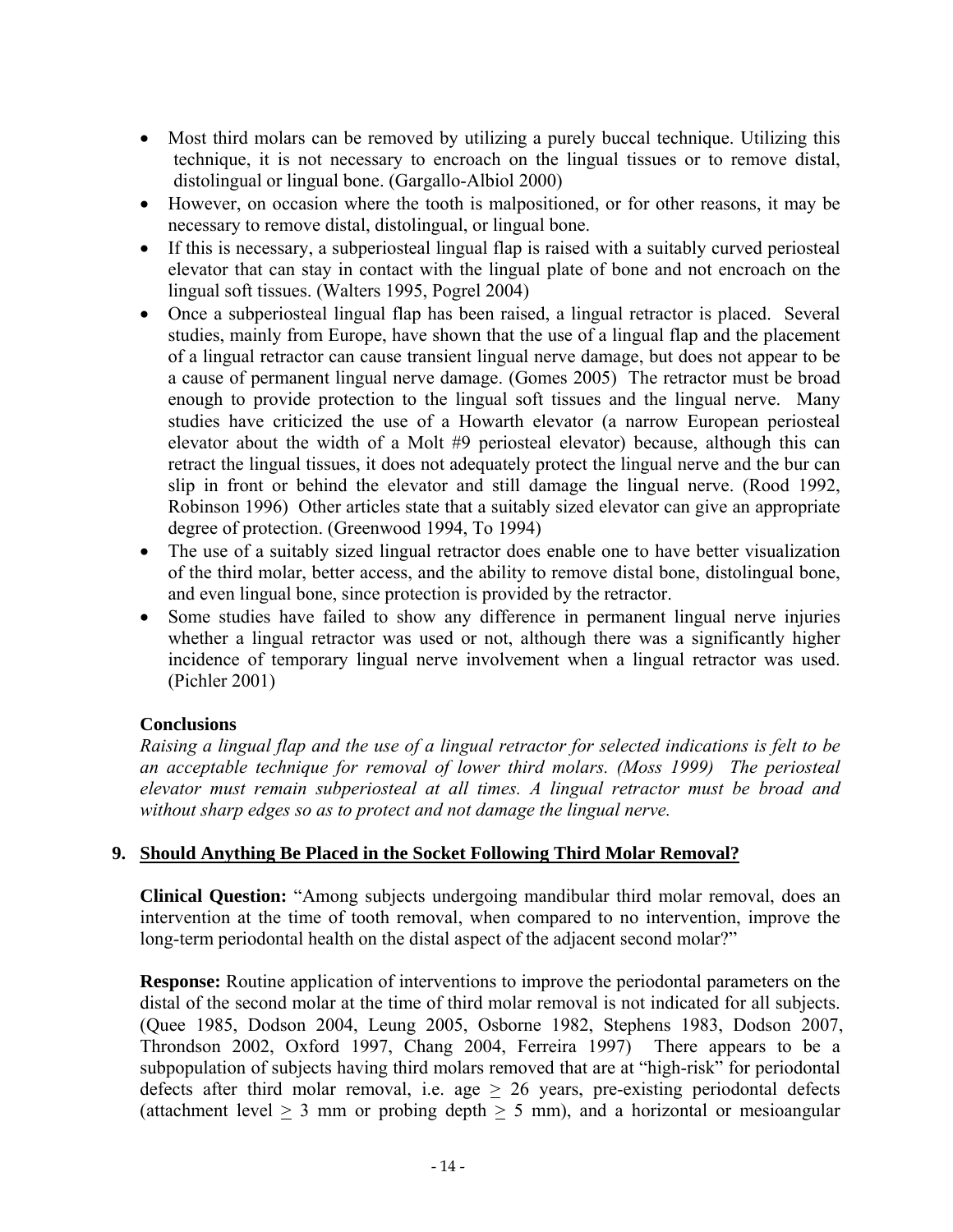<span id="page-14-0"></span>impaction. (Pecora 1993) When these three risk factors are present concurrently, there does appear to be a predictable benefit to reconstructing the dentoalveolar defect at the time of extraction. (Pecora 1993, Dodson 2005)

There is a growing body of literature suggesting intervention may be indicated in the setting of "near high-risk" subjects, i.e., those having two risk factors, tooth angulation and a preexisting periodontal defect. (Sammartino 2005, Aimetti 2007) Of note, age overlapped with the high risk age group, i.e.  $> 26$  years, but the samples included younger subjects as well. In Sammartino, the range was 21-26 years, but the mean was not reported. In Aimetti, the mean age was 24.9, but the range was not reported. In these studies, platelet-rich plasma or a resorbable membrane were more effective than no treatment in producing a clinically and statistically significant improvement in PDs on the distal of the second molar. (Sammartino 2005, Aimetti 2007)

# **Conclusions**

*While non-resorbable and resorbable GTR, DBP, and platelet rich plasma (PRP)* work in the setting of h *or near high-risk third molars, DBP is the simplest to use. (Pecora 1993, Aimetti 2007, Dodson 2005, Sammartino 2005)* 

#### **10. Nerve Damage – Prevention, Evaluation and Management in Relation to Third Molars**

#### **Incidence:**

- **Inferior Alveolar Nerve**. The incidence of IAN involvement 1-7 days after surgery is around 1-5%. (Carmichael 1992, Schultze-Mosgau 1993, Gulicher 2001) The incidence of persistent IAN involvement (still present after six months) varies from a high of 0.9% to a low of zero. (Valmaseda-Castellon 2001, Schultze-Mosgau 1993, Gulicher 2001, Queral-Godoy 2005) A mean figure from all studies is around 0.3%.
- **Lingual Nerve**. The incidence of lingual nerve involvement one day after surgery (excluding the use of lingual flap elevation) varies from 0.4% to 1.5%. (Valmaseda-Castellon 2001, Gulicher 2001, Queral-Godoy 2006, Robinson 1996) The incidence of persistent involvement (still present at six months) varies from 0.5% (with the use of a lingual flap to a low of 0.0%. (Blackburn 1989) Several studies indicate an incidence of 0% persistent paresthesia whether lingual retraction is used or not. (Valmeseda-Castellon 2000, Schultze-Mosgau 1993, Gomes 2005)
- **Long Buccal Nerve**. Anatomical studies carried out on the long buccal nerve show that it is at risk during the initial incision for many third molar procedures. (Hendy 1996) Branches of it are probably frequently cut during the incision process, but the effects are generally not noted. (Merrill 1979) A search of the literature finds no specific reports of long buccal nerve involvement, although one paper did note long buccal involvement when the anatomical position was aberrant, i.e., coming off the IAN once it was already in the canal and coming out through a separate foramen on the buccal side of the mandible. (Singh 1981) Others reported buccal nerve involvement as part of a larger study. (Hillerup 2006)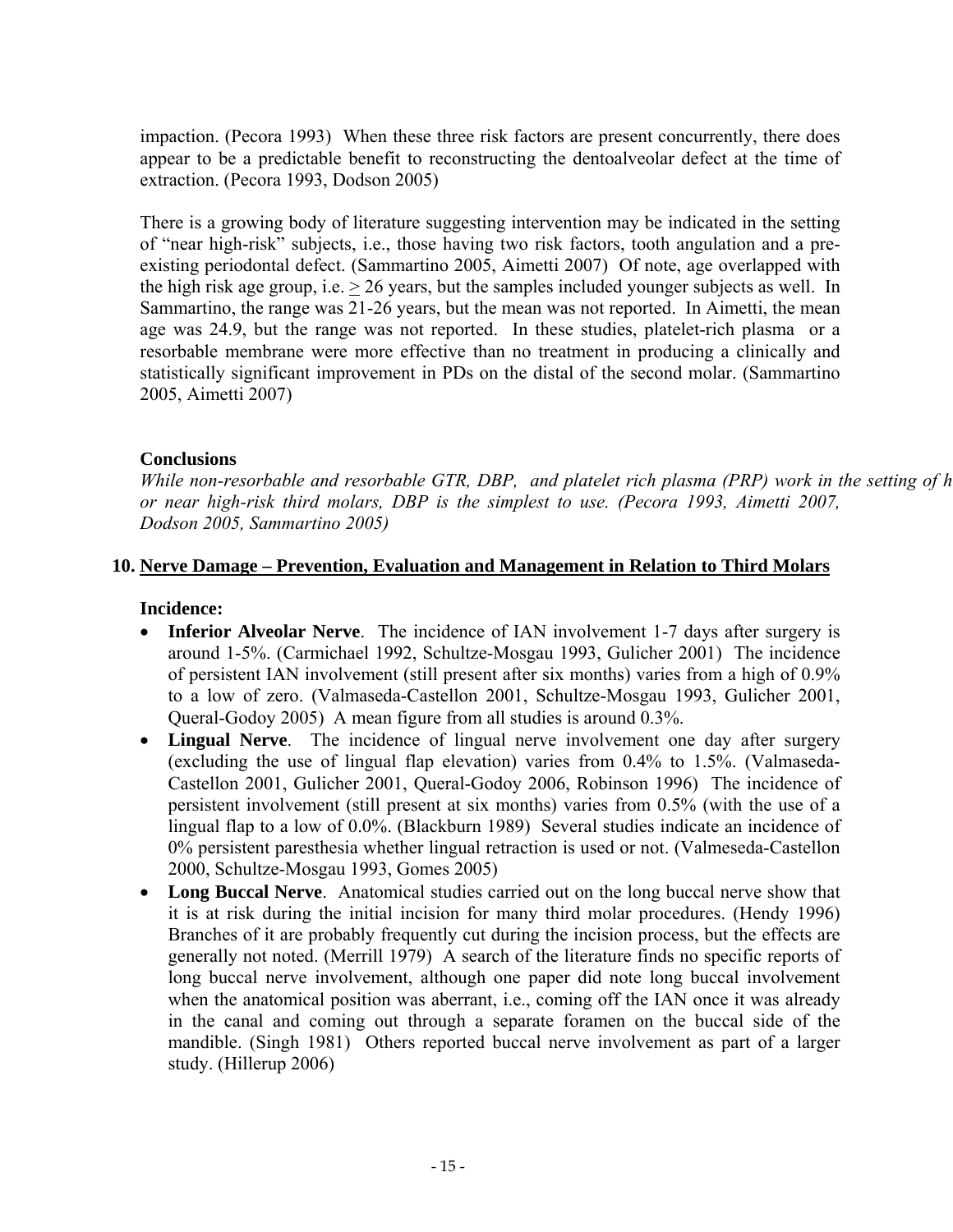- **Mylohyoid Nerve.** Damage to this nerve has been reported to be as high as 1.5% following lower third molar removal but this is probably due to the use of lingual retraction. (Carmichael 1992)
- The use of preoperative or perioperative steroids did not appear to influence the incidence of nerve involvement. (Von Arx 1989)
- The spontaneous recovery rate for nerve injuries related to third molar removal is quite variable, ranging from 50% to 100% for both the IAN and lingual nerves. (Carmichael 1992, Schultze-Mosgau 1993, Gulicher 2001) Several papers mention a greater spontaneous recovery rate for the IAN, but this is not well documented.

**Evaluation:** Evaluation techniques are subjective or semi-objective at best. Suggested techniques include: (Zuniga 1998)

- Mapping out and photographing the area involved.
- Testing light touch or tactile sensation with von Frey's hairs. tests A beta fibres and pressure receptors
- Testing two-point discrimination. tests larger myelinated axons
- Testing direction sense. tests A alpha  $\&$  A beta fibres
- Testing pinprick sensation (pain sensation). tests A delta and C fibres
- Testing taste with the four primary tastes.
- Papers do not mention the accuracy or variability of these tests.

Objective testing has been attempted utilizing:

- **Somatosensory evoked potentials.** These have been shown to be difficult to standardize and the results have been unpredictable and hard to reproduce. (Aravi 2006, Maloney 2000) They are not used clinically.
- **Magnetic resonance imaging.** This has not been shown to be capable of consistently identifying the normal lingual nerve. It may be able to identify a large neuroma. (Miloro 1997, Filler 2004)
- **Magnetic source imaging.** This technology shows promise in evaluating nerve injuries, but the technology is available in only a small number of specialized centers and the main company that was sponsoring research in this area is no longer doing so. (McDonald 1996)

**Results of Nerve Repair:** There are several papers describing the results of nerve repair. For some papers, the lingual and inferior alveolar nerves are considered together and in others they are described separately. The results are rarely analyzed by the techniques employed. Selected papers show the following.

- Of 23 lingual nerves repaired, with the earliest repaired at six months, 50% showed some recovery. Results for patients with dysesthesia were poor. (Blackburn 1992)
- Nineteen patients with the lingual or inferior alveolar nerves repaired at a mean of 4.5 months showed 63% had good recovery. (Susarla 2005)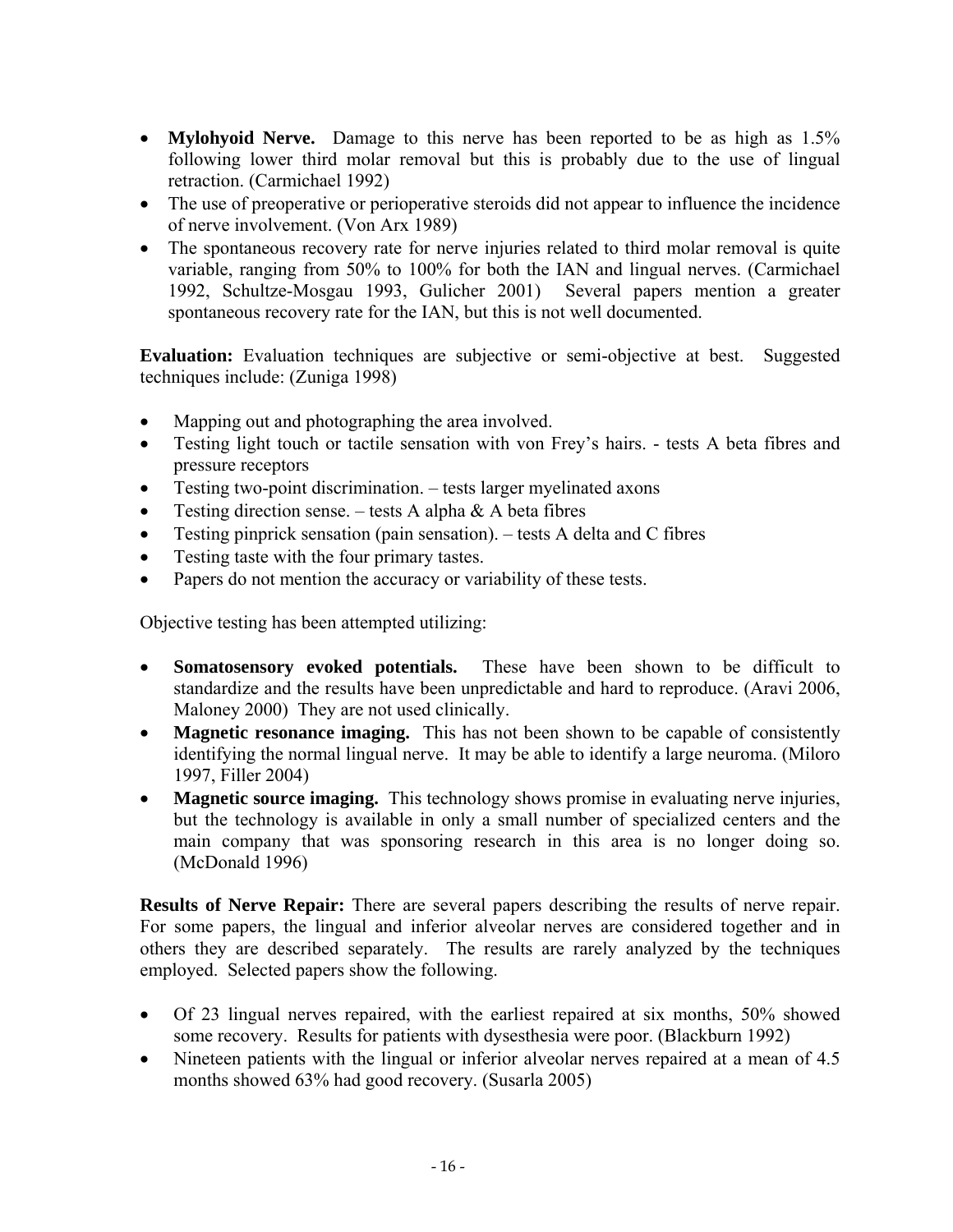- <span id="page-16-0"></span>• Fifty-one patients having both nerves repaired at a mean of 4.5 months showed 55% had some recovery. (Pogrel 2002)
- 32 nerves repaired at the mean of 6.6 months showed that for the inferior alveolar nerve 92% of patients showed some recovery. (Strauss 2006)
- 20 patients with the lingual nerve repaired at a mean of eight months showed that 90% of patients had some recovery. (Rutner 2005)
- Robinson (2000) showed between 50% and 77% of patients showed some recovery for lingual nerve repair.
- Susarla (2007) showed 75% of 60 patients having repair of the lingual or inferior alveolar showed some functional sensory recovery when repairs were carried out after a mean of three and one-half months post injury.
- 55% of 46 patients undergoing repair at a mean of 6.8 months reported overall satisfaction to be good to excellent. (Lam 2003)

**Taste recovery:** Most studies suggest that even when lingual nerve repair produces some improvement in tactile sensation, taste sensation does not recover. However, two papers do suggest some improvement in taste. Fifty percent of patients with lingual nerve repair showed some taste recovery when repair was carried out at a mean of 5.25 months following injury. (Zuniga 1997) Thirty-five percent of lingual nerve repairs showed some improvement in taste sensation when the repair was carried out at four months. (Donoff 2000)

**Timing of repair:** Many authors indicate that repairs should be carried out early, but the definition of early is variable and there is little objective evidence to support this. Two studies suggested that the best results were obtained if surgery was carried out within 10 weeks of injury, but results were not statistically significant. (Pogrel 2002, Fielding 1997) A paper describing late repair for the lingual nerve (between 7 and 32 months following injury) showed that 70% of patients still showed some recovery. (Robinson 2000) Another paper showed that repairs on the lingual nerve could be carried out up to 47 months following injury with some good results. (Robinson 1996) In a rabbit animal model, good results were reported when repairs were performed after 12 months. (Eckardt 1990) All papers indicated that repairs carried out for dysesthesia carried a poorer prognosis whatever the timing of surgery.

# **Conclusions**

*Occasional damage to the inferior alveolar and lingual nerve occurs following third molar surgery. At least 50 percent of cases recover spontaneously. Attempts to standardize objective evaluation of nerve injuries have been unsuccessful. The results of nerve surgery are variable, but if carried out between 4.5 and 7 months, over 50 percent of patients probably show improvement. Later repairs, up to 47 months post injury, can still show some recovery. It is possible that in some cases there may be some recovery of taste in the case of lingual nerve repair.*

The members of this Task Force were: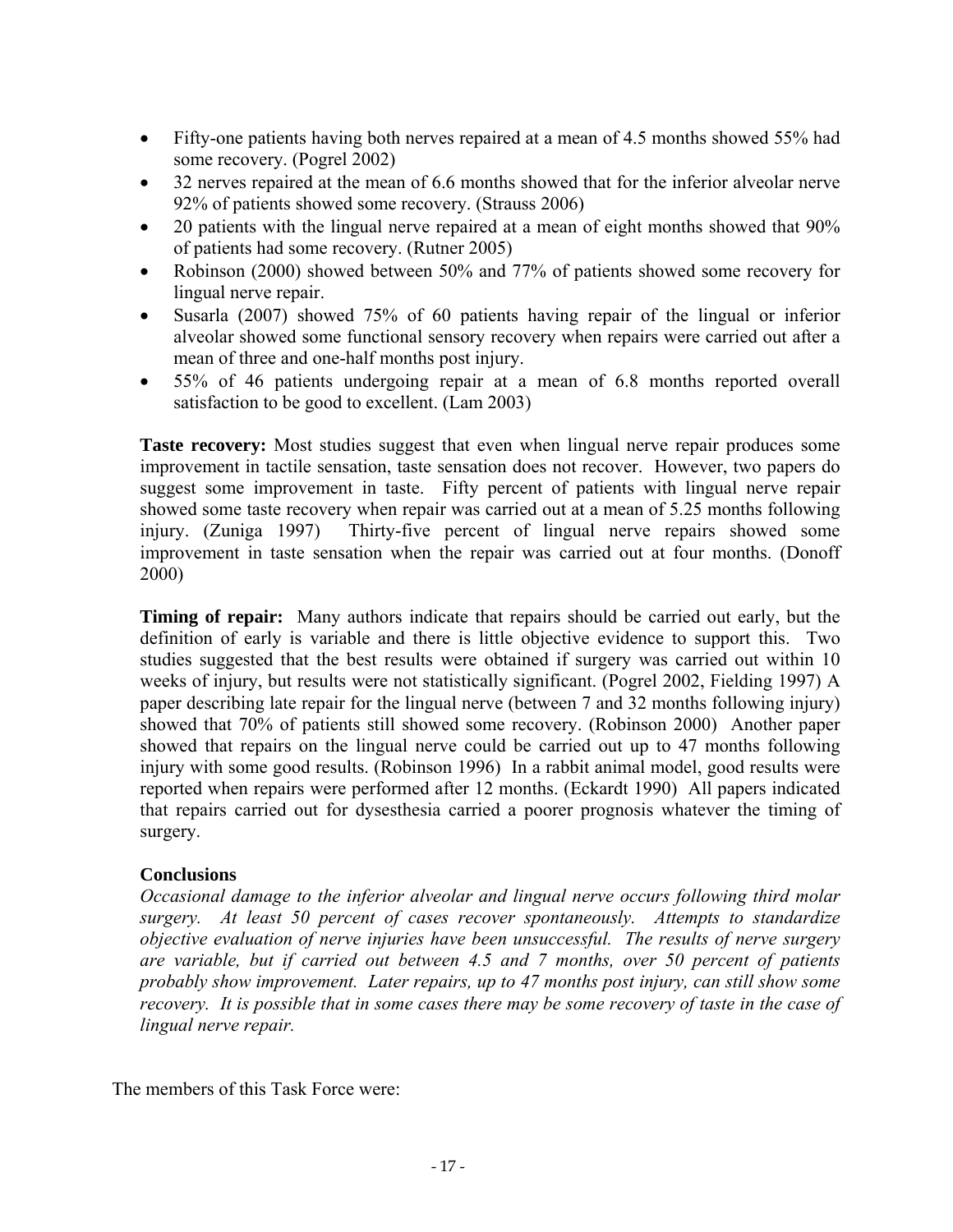<span id="page-17-0"></span>M. Anthony Pogrel, D.D.S., M.D., Professor and Chairman Department of Oral and Maxillofacial Surgery University of California, San Francisco

Thomas B. Dodson, D.M.D., M.P.H., Associate Professor, Director of the Center for Applied Clinical Investigation Department of Oral and Maxillofacial Surgery Harvard School of Dental Medicine and Massachusetts General Hospital

James Q. Swift, D.D.S., Professor and Chairman Department of Oral and Maxillofacial Surgery University of Minnesota, Minneapolis

Fredric L. Bonine, D.D.S., M.S., Private Practice Brighton, Michigan

Louis K. Rafetto, D.M.D., Director of Didactic Education Department of Oral and Maxillofacial Surgery and Hospital Dentistry Christiana Care Health System, Wilmington, Delaware

James E. Kennedy, D.D.S., M.S., Dean Emeritus Professor Emeritus, Periodontology Department University of Connecticut School of Dental Medicine

Jay P. Malmquist, D.M.D., Board of Trustees Liaison Portland, Oregon

#### [Go to Top](#page-0-0)

#### **Bibliography:**

- 1. Ades AG: Autonomic modulation of the frequency-dependent actions of diltiazem on the atrioventricular node in anesthetized dogs. J Pharmacol Exp Ther 253:353, 1990
- 2. Ades AG, Joondeph DR, Little RM, Chapko MK: A long-term study of the relationship of third molars to changes in the mandibular dental arch. Am J Orthod Dentofacial Orthop 97:323, 1990
- 3. Aimetti M, Pigella E, Romano F: Clinical and radiographic evaluation of the effects of guided tissue regeneration after extraction of impacted third molars. Int J Periodont Restor Dent 27:51, 2007
- 4. Al-Khateeb TH, Bataineh AB: Pathology associated with impacted mandibular third molars in a group of Jordanians. J Oral Maxillofac Surg 64:1598, 2006
- 5. Almendros-Marques N, Berini-Aytes L, Gay-Escoda C: Influence of lower third molar position on the incidence of preoperative complications. Oral Surg Oral Med Oral Pathol Oral Radiol Endod 102:725, 2006
- 6. Arcuri C, Muzzi F, Docimo R et al.: Somatosensory evoked potentials of inferior alveolar nerve. J Oral Maxillofac Surg 64:594, 2006
- 7. Artun J, Behbehani F, Thalib L: Prediction of maxillary third molar impaction in adolescent orthodontic patients. Angle Orthod 75:904, 2005
- 8. Artun J, Thalib L, Little RM: Third molar angulation during and after treatment of adolescent orthodontic patients. Eur J Orthod 27:590, 2005
- 9. Ash M, Costich ER, Hayward R: A study of periodontal hazards of third molars. J Periodontol 33:209, 1962
- 10. Ay S, Agar U, Bicakci AA, Kosger HH: Changes in mandibular third molar angle and position after unilateral mandibular first molar extraction. Am J Orthod Dentofacial Orthop 129:36, 2006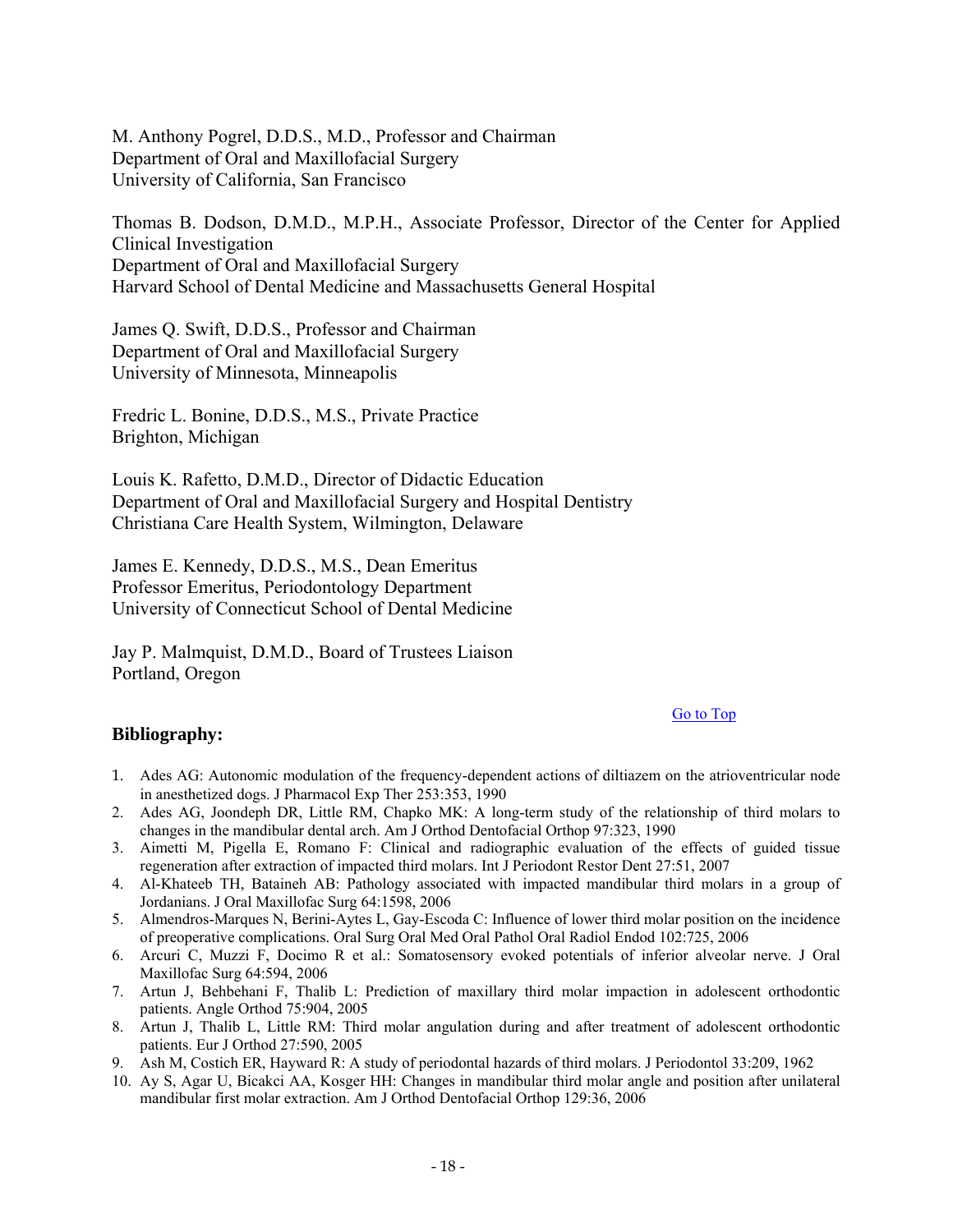- 11. Badawi Fayad J, Levy JC, Yazbeck C et al.: Eruption of third molars: relationship to inclination of adjacent molars. Am J Orthod Dentofacial Orthop 125:200, 2004
- 12. Bahat M: Periodontal health of 14-17 year old US schoolchildren. J Pub Health Dent 51:5, 1991
- 13. Bataineh AB: Sensory nerve impairment following mandibular third molar surgery. J Oral Maxillofac Surg 59:1012, 2001
- 14. Beeman CS: Third molar management: a case for routine removal in adolescent and young adult orthodontic patients. J Oral Maxillofac Surg 57:824, 1999
- 15. Behbehani F, Artun J, Thalib L: Prediction of mandibular third-molar impaction in adolescent orthodontic patients. Am J Orthod Dentofacial Orthop 130:47, 2006
- 16. Bell GW: Use of dental panoramic tomographs to predict the relation between mandibular third molar teeth and the inferior alveolar nerve. Radiological and surgical findings, and clinical outcomes. Br J Oral Maxillofac Surg 42:21, 2004
- 17. Bishara SE, Andreasen G: Third molars: a review. Am J Orthod 83:131, 1983
- 18. Bjornland T, Haanaes HR, Lind PO, Zachrisson B: Removal of third molar germs. Study of complications. Int J Oral Maxillofac Surg 16:385, 1987
- 19. Blackburn CW: Experiences in lingual nerve repair. British Journal of Oral and Maxillofacial Surgery 30:72, 1992
- 20. Blackburn CW, Bramley PA: Lingual nerve damage associated with the removal of lower third molars. Br Dent J 167:103, 1989
- 21. Blaeser BF, August MA, Donoff RB et al.: Panoramic radiographic risk factors for inferior alveolar nerve injury after third molar extraction. J Oral Maxillofac Surg 61:417, 2003
- 22. Blakey GH: Changes in third molar and non-third molar periodontal pathology over time. J Oral Maxillofac Surg In Press:2007
- 23. Blakey GH, Jacks MT, Offenbacher S et al.: Progression of periodontal disease in the second/third molar region in subjects with asymptomatic third molars. J Oral Maxillofac Surg 64:189, 2006
- 24. Blakey GH, Marciani RD, Haug RH et al.: Periodontal pathology associated with asymptomatic third molars. J Oral Maxillofac Surg 60:1227, 2002
- 25. Blakey GH, White RP, Jr., Offenbacher S et al.: Clinical/biological outcomes of treatment for pericoronitis. J Oral Maxillofac Surg 54:1150, 1996
- 26. Borges-Yanez SA, Maupome G, Jimenez-Garcia G: Validity and reliability of partial examination to assess severe periodontitis. J Clin Periodontol 31:112, 2004
- 27. Bramante MA: Controversies in orthodontics. Dent Clin North Am 34:91, 1990
- 28. Brown J: Evaluating periodontal status on US employed adults. J Am Dent Assoc 121:226, 1990
- 29. Brown J, Brunelle J, Kibgman A: Periodontal status in the United States, 1988-91: prevalence, extent and demographic variation. J Dent Res 75:672, 1996
- 30. Bruce RA, Frederickson GC, Small GS: Age of patients and morbidity associated with mandibular third molar surgery. J Am Dent Assoc 101:240, 1980
- 31. Bui CH, Seldin EB, Dodson TB: Types, frequencies, and risk factors for complications after third molar extraction. J Oral Maxillofac Surg 61:1379, 2003
- 32. Buschang PH, Shulman JD: Incisor crowding in untreated persons 15-50 years of age: United States, 1988- 1994. Angle Orthod 73:502, 2003
- 33. Capelli J, Jr.: Mandibular growth and third molar impaction in extraction cases. Angle Orthod 61:223, 1991
- 34. Carmichael FA, McGowan DA: Incidence of nerve damage following third molar removal: a West of Scotland Surgery Research Group study. British Journal of Oral and Maxillofacial Surgery 30:78, 1992
- 35. Chang HH, Lee JJ, Kok SH, Yang PJ: Periodontal healing after mandibular third molar surgery a comparison of distolingual alveolectomy and tooth division techniques. Int J Oral Maxillofac Surg 33:32, 2004
- 36. Chaparro-Avendano AV, Perez-Garcia S, Valmaseda-Castellon E et al.: Morbidity of third molar extraction in patients between 12 and 18 years of age. Med Oral Patol Oral Cir Bucal 10:422, 2005
- 37. Chiapasco M, Crescentini M, Romanoni G: [The extraction of the lower third molars: germectomy or late avulsion?] [article in Italian]. Minerva Stomatol 43:191, 1994
- 38. Chiapasco M, Crescentini M, Romanoni G: Germectomy or delayed removal of mandibular impacted third molars: the relationship between age and incidence of complications. J Oral Maxillofac Surg 53:418, 1995
- 39. Chossegros C, Guyot L, Cheynet F et al.: Is lingual nerve protection necessary for lower third molar germectomy? A prospective study of 300 procedures. Int J Oral Maxillofac Surg 31:620, 2002
- 40. Curran AE, Damm DD, Drummond JF: Pathologically significant pericoronal lesions in adults: Histopathologic evaluation. J Oral Maxillofac Surg 60:613, 2002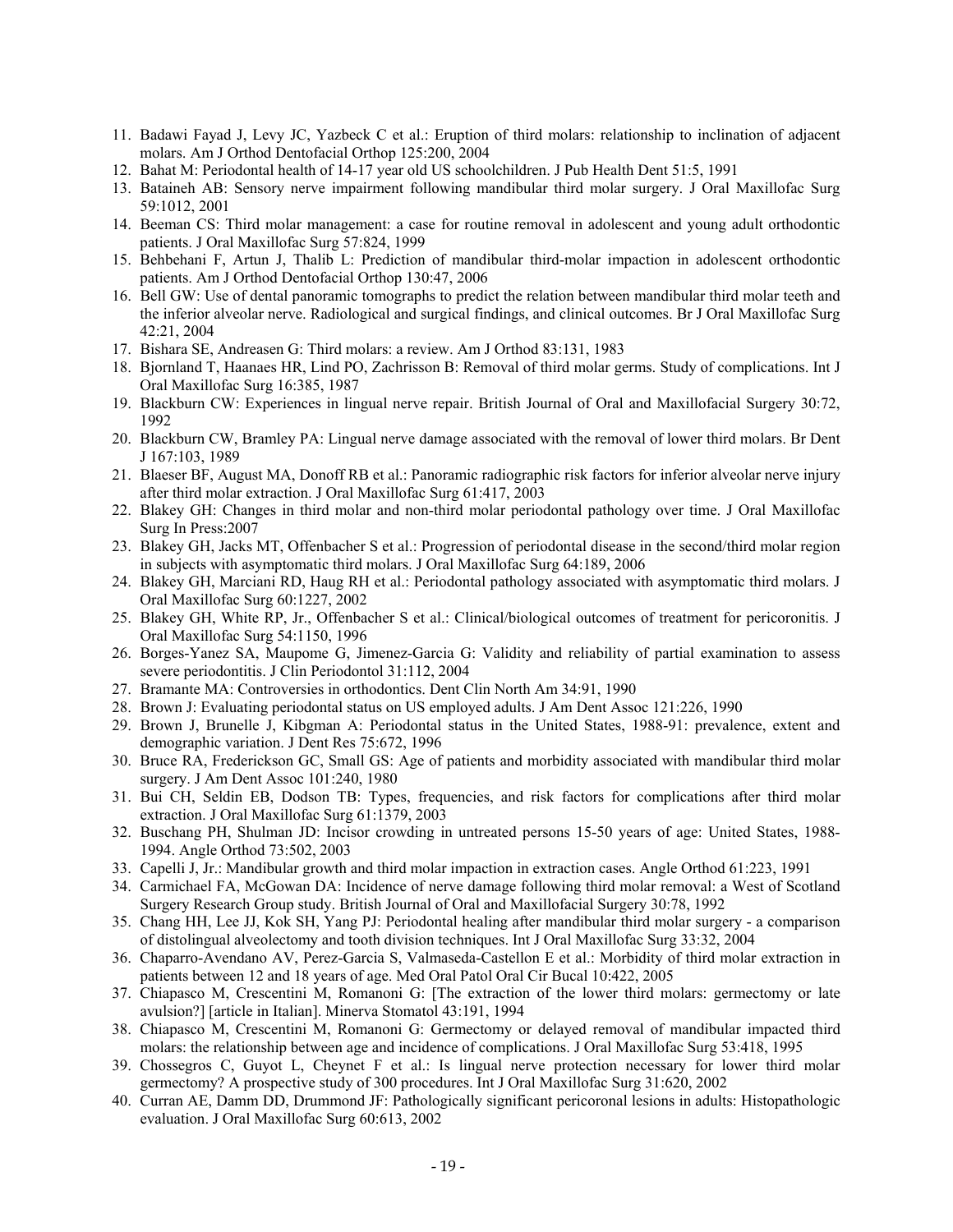- 41. del Rey-Santamaria M, Valmaseda-Castellon E, Berini-Aytes L, Gay-Escoda C: Incidence of oral sinus communications in 389 upper third molar extraction. Med Oral Patol Oral Cir Bucal 11:E334, 2006
- 42. Dodson T: Management of mandibular third molar extraction sites to prevent periodontal defects. J Oral Maxillofac Surg 62:1213, 2004
- 43. Dodson T: Is there a role for reconstructive techniques to prevent periodontal defects after third molar surgery. J Oral Maxillofac Surg 63:891, 2005
- 44. Dodson TB: Management of third molar extraction sites to optimize periodontal healing. Oral Maxillofac Surg Clin North America 19:99, 2007
- 45. Eckardt A, Meier K, Hausamen J-E: Histomorphic results after late microsurgical nerve grafting of the inferior alveolar nerve of the rabbit. International Journal of Oral and Maxillofacial Surgery 19:312, 1990
- 46. Eliasson S, Heimdahl A, Nordenram A: Pathological changes related to long-term impaction of third molars. A radiographic study. Int J Oral Maxillofac Surg 18:210, 1989
- 47. Elter JR, Cuomo CJ, Offenbacher S, White RP, Jr.: Third molars associated with periodontal pathology in the third national health and nutrition examination survey. J Oral Maxillofac Surg 62:440, 2004
- 48. Elter JR, Offenbacher S, White RP, Jr.: Association of third molars with periodontal pocketing: The dental ARIC study. J Oral Maxillofac Surg 62:73, 2004
- 49. Elter JR, Offenbacher S, White RP, Jr., Beck JD: Third molars associated with periodontal pathology in older Americans. J Oral Maxillofac Surg 63:179, 2005
- 50. Ferreira CE, Grossi SG, Novaes AB, Jr. et al.: Effect of mechanical treatment on healing after third molar extraction. Int J Periodont Rest Dent 17:251, 1997
- 51. Fielding AF, Rachiele DP, Frazier G: Lingual nerve paresthesia following third molar surgery. Oral Surgery, Oral Medicine, Oral Pathology, Oral Radiology, and Endodontology 84:345, 1997
- 52. Filler AG, Maravilla KR, Tsuruda JS: MR neurography and muscle MR imaging for image diagnosis of disorders affecting the peripheral nerves and musculature. Neurol Clin 22:643, 2004
- 53. Forsberg CM: Tooth size, spacing, and crowding in relation to eruption or impaction of third molars. Am J Orthod Dentofacial Orthop 94:57, 1988
- 54. Forsberg CM, Vingren B, Wesslen U: Mandibular third molar eruption in relation to available space as assessed on lateral cephalograms. Swed Dent J 13:23, 1989
- 55. Freedman GL: Intentional partial odontectomy: review of cases. J Oral Maxillofac Surg 55:524, 1997
- 56. Ganss C, Hochban W, Kielbassa AM, Umstadt HE: Prognosis of third molar eruption. Oral Surg Oral Med Oral Pathol 76:688, 1993
- 57. Garcia RI, Chauncey HH: The eruption of third molars in adults: a 10-year longitudinal study. Oral Surg Oral Med Oral Pathol 68:9, 1989
- 58. Gargallo-Albiol J, Buenechea-Imaz R, Gay-Escoda C: Lingual nerve protection during surgical removal of lower third molars. J Oral Maxillofac Surg 29:268, 2000
- 59. Girod SC, Gerlach KL, Krueger G: Cysts associated with long-standing impacted third molars. Int J Oral Maxillofac Surg 22:110, 1993
- 60. Gomes ACA, Cavalcanti do Egito Vasconcelos B, Dias de Oliveira e Silva E, Ferreira da Silva LC: Lingual nerve damage after mandibular third molar surgery: a randomized clinical trial. J Oral Maxillofac Surg 63:1443, 2005
- 61. Gooris CG, Artun J, Joondeph DR: Eruption of mandibular third molars after second-molar extractions: a radiographic study. Am J Orthod Dentofacial Orthop 98:161, 1990
- 62. Greenwood M, Langton SG, Rood JP: A comparison of broad and narrow retractors for lingual nerve protection during lower third molar surgery. British Journal of Oral and Maxillofacial Surgery 32:114, 1994
- 63. Gulicher D, Gerlach KL: Sensory impairment of the lingual and inferior alveolar nerves following removal of impacted mandibular third molars. International Journal of Oral and Maxillofacial Surgery 30:306, 2001
- 64. Gungormus M: Pathologic status and changes in mandibular third molar position during orthodontic treatment. J Contemp Dent Pract 3:11, 2002
- 65. Guven O, Keskin A, Akal UK: The incidence of cysts and tumors around impacted third molars. Int J Oral Maxillofac Surg 29:131, 2000
- 66. Harradine NW, Pearson MH, Toth B: The effect of extraction of third molars on late lower incisor crowding: a randomized controlled trial. Br J Orthod 25:117, 1998
- 67. Hattab FN, Alhaija ES: Radiographic evaluation of mandibular third molar eruption space. Oral Surg Oral Med Oral Pathol Oral Radiol Endod 88:285, 1999
- 68. Haug RH, Perrott DH, Gonzalez ML, Talwar RM: The American Association of Oral and Maxillofacial Surgeons Age-Related Third Molar Study. J Oral Maxillofac Surg 63:1106, 2005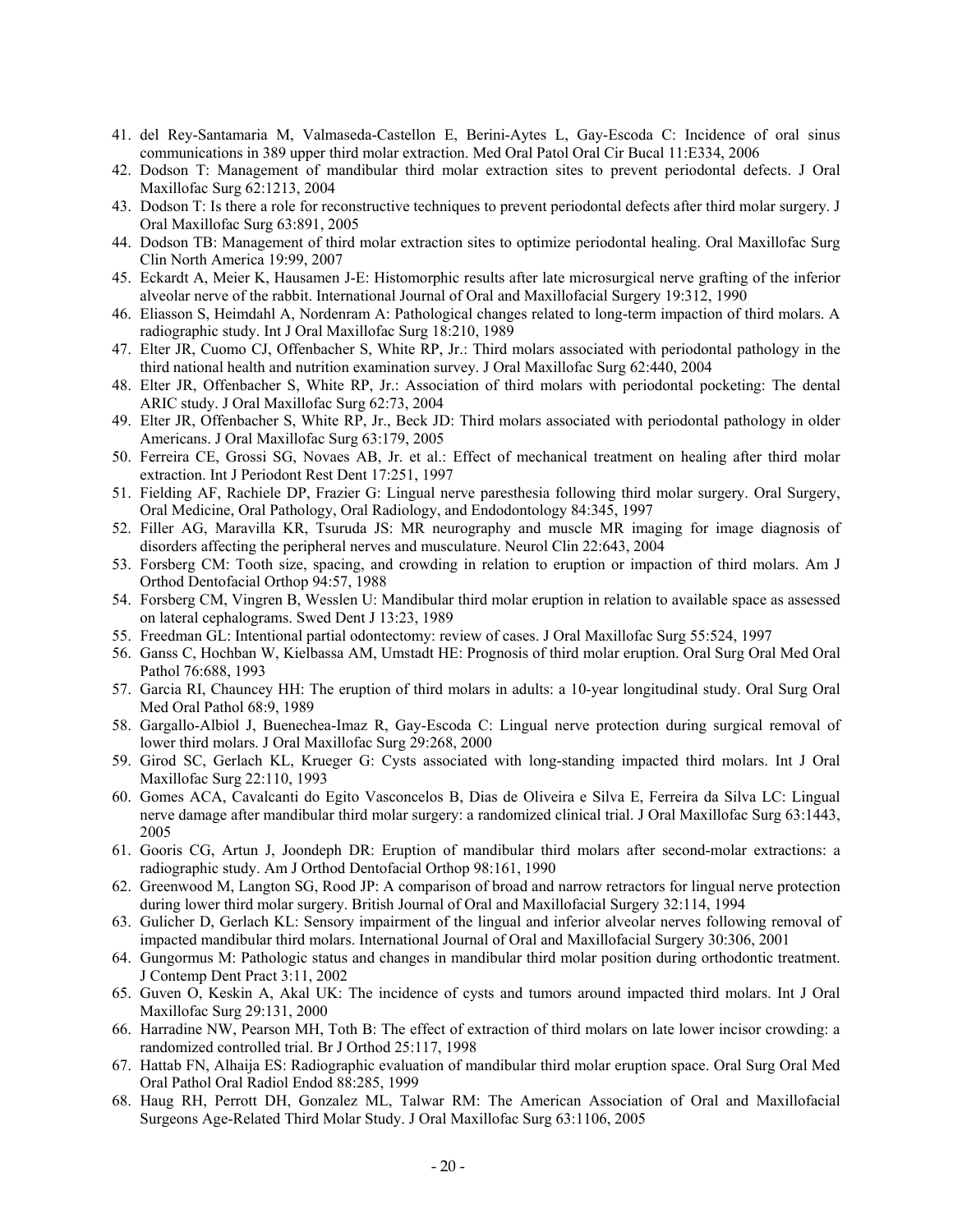- 69. Hendy CW, Smith KG, Robinson PP: Surgical anatomy of the buccal nerve. British Journal of Oral and Maxillofacial Surgery 34:457, 1996
- 70. Hillerup S: Iatrogenic injury to oral branches of the trigeminal nerve: records of 449 cases. Clin Oral Invest [Epub ahead of print]:10 msp, 2006
- 71. Hinds EC, Frey KF: Hazards of retained third molars in older persons: report of 15 cases. J Am Dent Assoc 101:246, 1980
- 72. Huang H, Mercier P: Asymptomatic impacted teeth in edentulous jaws undergoing preprosthetic surgery. A long-term evaluation. Int J Oral Maxillofac Surg 21:147, 1992
- 73. Jerjes W, El-Maaytah M, Swinson B et al.: Inferior alveolar nerve injury and surgical difficulty prediction in third molar surgery: the role of the dental panoramic tomography. J Clin Dent 17:122, 2006
- 74. Jones JD, Seals RR, Schelb E: Panoramic radiographic examination of edentulous patients. J Prosthet Dent 53:535, 1985
- 75. Kahl B, Gerlach KL, Hilgers RD: A long-term, follow-up, radiographic evaluation of asymptomatic impacted third molars in orthodontically treated patients. Int J Oral Maxillofac Surg 23:279, 1994
- 76. Kahl-Nieke B, Fischbach H, Schwarze CW: Post-retention crowding and incisor irregularity: a long-term follow-up evaluation of stability and relapse. Br J Orthod 22:249, 1995
- 77. Kaminishi RM, Lam PS, Kaminishi KS et al.: A 10-year comparative study of the incidence of third molar removal in the aging population. J Oral Maxillofac Surg 64:173, 2006
- 78. Kan KW, Liu JK, Lo EC et al.: Residual periodontal defects distal of the mandibular second molar 6-36 months after impacted third molar extraction. J Clin Periodontol 29:1004, 2002
- 79. Kaplan RG: Some factors related to mandibular third molar impaction. Angle Orthod 45:153, 1975
- 80. Karapataki S, Hugosos A, Kugelberg C: Healing following GTR treatment of bone defects distal to mandibular 2nd molars after surgical removal of impacted 3rd molars. J Clin Periodontol 27:325, 2000
- 81. Kim TW, Bebehani JAF, Artese F: Prevalence of third molar impaction in orthodontic patients treated nonextraction and with extraction of 4 premolars. Am J Orthod Dentofacial Orthop 123:138, 2003
- 82. Knutsson K, Brehmer B, Lysell L, Rohlin M: Pathoses associated with mandibular third molars subjected to removal. Oral Surg Oral Med Oral Pathol Oral Radiol Endod 82:10, 1996
- 83. Knutsson K, Lysell L, Rohlin M: Postoperative status after partial removal of the mandibular third molar. Swed Dent J 13:15, 1989
- 84. Krausz A, Machtei E, Peled M: Effects of lower third molar extraction on attachment level and alveolar bone heigh on the adjacent second molar. Int J Oral Maxillofac Surg 34:756, 2005
- 85. Krimmel M, Reinert S: Mandibular fracture after third molar removal. J Oral Maxillofac Surg 58:1110, 2000
- 86. Kruger E, Thomson WM, Konthasinghe P: Third molar outcomes from age 18 to 26: findings from a population-based New Zealand longitudinal study. Oral Surg Oral Med Oral Pathol Oral Radiol Endod 92:150, 2001
- 87. Kugelberg C: Periodontal healing two and four years after lower third molar surgery. A comparative retrospective study. Int J Oral Maxillofac Surg 19:341, 1990
- 88. Kugelberg CF: Impacted lower third molars and periodontal health. An epidemiological, methodological, retrospective and prospective clinical study. Swed Dent J Suppl 68:1, 1990
- 89. Kugelberg CF, Ahlstrom U, Ericson S, Hugoson A: Periodontal healing after impacted lower third molar surgery. A retrospective study. Int J Oral Surg 14:29, 1985
- 90. Kugelberg CF, Ahlstrom U, Ericson S et al.: Periodontal healing after impacted lower third molar surgery in adolescents and adults. A prospective study. Int J Oral Maxillofac Surg 20:18, 1991
- 91. Kugelberg CF, Ahlstrom U, Ericson S et al.: The influence of anatomical, pathophysiological and other factors on periodontal healing after impacted lower third molar surgery. A regression analysis. J Clin Periodontol 18:37, 1991
- 92. Lam NP, Donoff RB, Kaban LB, Dodson TB: Patient satisfaction after trigeminal nerve repair. Oral Surgery, Oral Medicine, Oral Pathology, Oral Radiology, and Endodontology 95:538, 2003
- 93. Laskin DM: Evaluation of the third molar problem. J Am Dent Assoc 82:824, 1971
- 94. Leung WK, Corbet EF, Kan KW et al.: A regimen of systematic periodontal care after removal of impacted mandibular third molars manages periodontal pockets associated with the mandibular second molars. J Clin Periodontol 32:725, 2005
- 95. Lindqvist B, Thilander B: Extraction of third molars in cases of anticipated crowding in the lower jaw. Am J Orthod 81:130, 1982
- 96. Little RM: Stability and relapse of mandibular anterior alignment: University of Washington studies. Semin Orthod 5:191, 1999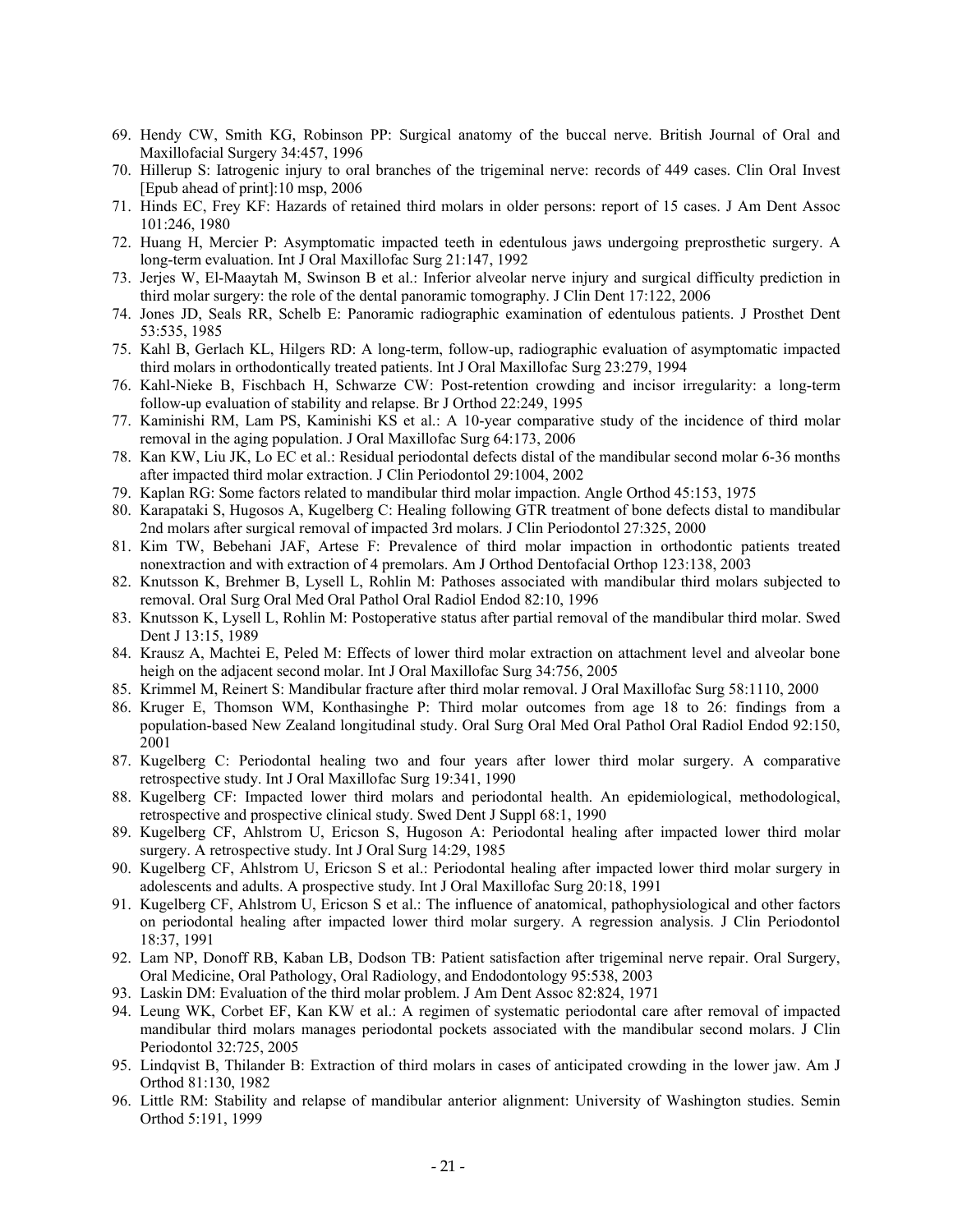- 97. Maegawa H, Sano K, Kitagawa Y et al.: Preoperative assessment of the relationship between the mandibular third molar and the mandibular canal by axial computed tomography with coronal and sagittal reconstruction. Oral Surg Oral Med Oral Pathol Oral Radiol Endod 96:639, 2003
- 98. Mahasantipiya PM, Savage NW, Monsour PA, Wilson RJ: Narrowing of the inferior dental canal in relation to the lower third molars. Dentomaxillofac Radiol 34:154, 2005
- 99. Maloney SR, Bell WL, Shoaf SC et al.: Measurement of lingual and palatine somatosensory evoked potentials. Clin Neurophysiol 111:291, 2000
- 100. McDonald AR, Roberts TP, Rowley HA, Pogrel MA: Noninvasive somatosensory monitoring of the injured inferior alveolar nerve using magnetic source imaging. J Oral Maxillofac Surg 54:1068, 1996
- 101. Mercier P, Precious D: Risks and benefits of removal of impacted third molars. A critical review of the literature. Int J Oral Maxillofac Surg 21:17, 1992
- 102. Merrill RG: Prevention, treatment, and prognosis for nerve injury related to the difficult impaction. Dent Clin North Am 23:471, 1979
- 103. Michaeli Y, Hermel J, Gizenfeld E, Michman J: Pathologic radiographic findings in clinically symptom-free edentulous subjects. Oral Surg Oral Med Oral Pathol 26:27, 1968
- 104. Miloro M, Halkias LE, Sloane HW, Chakeres DW: Assessment of the lingual nerve in the third molar region using magnetic resonance imaging. J Oral Maxillofac Surg 55:134, 1997
- 105. Monaco G, Montevecchi M, Bonetti GA et al.: Reliability of panoramic radiography in evaluating the topographic relationship between the mandibular canal and impacted third molars. J Am Dent Assoc 135:312, 2004
- 106. Moss CE, Wake MJC: Lingual access for third molar surgery: a 20-year retrospective audit. British Journal of Oral and Maxillofacial Surgery 37:255, 1999
- 107. Moss KL: Third molars and the efficacy of scaling and root planing in reducing pathogen levels in pregnant subjects. Submitted 2007
- 108. Moss KL, Beck JD, Mauriello SM et al.: Third molar periodontal pathology and caries in senior adults. J Oral Maxillofac Surg 65:103, 2007
- 109. Moss KL, Mauriello S, Ruvo AT et al.: Reliability of third molar probing measures and the systemic impact of third molar periodontal pathology. J Oral Maxillofac Surg 64:652, 2006
- 110. Motamedi M: Preventing periodontal pocket formation after removal of an impacted mandibular third molar. J Am Dent Assoc 130:1482, 1999
- 111. Motamedi M: Can an impacted third molar be removed in a way that prevents subsequent formation of a periodontal pocket behind the second molar. J Can Dent Assoc 72:532, 2006
- 112. Mourshed F: A radiographic survey of 1,000 Egyptian edentulous patients. Oral Surg Oral Med Oral Pathol 28:844, 1969
- 113. Muzzi L, Nieri M, Cattabriga M et al.: The potential prognostic value of some periodontal factors for tooth loss: a retrospective multilevel analysis on periodontal patients treated and maintained over 10 years. J Periodontol 77:2084, 2006
- 114. Nance PE, White RP, Jr., Offenbacher S, Phillips C: Change in third molar angulation and position in young adults and follow-up periodontal pathology. J Oral Maxillofac Surg 64:424, 2006
- 115. Nemcovsky C, Libfeld H, Zubery Y: Effect of non-erupted 3rd molars on distal roots and supporting structures of approximal teeth. A rediographic survey of 202 cases. J Clin Periodont 23:810, 1996
- 116. Ng F: The impacted lower third molar and its relationship to tooth size and arch form. Eur J Orthod 8:254, 1986
- 117. Niedzielska IA: Panoramic radiographic predictors of mandibular third molar eruption. Oral Surg Oral Med Oral Pathol Oral Radiol Endod 102:154, 2006
- 118. Ohman A, Kivijarvi K, Blomback U, Flygare L: Pre-operative radiographic evaluation of lower third molars with computed tomography. Dentomaxillofac Radiol 35:30, 2006
- 119. Olive R, Basford K: Reliability and validity of lower third molar space-assessment techniques. Am J Orthod 79:45, 1981
- 120. O'Riordan BC: Coronectomy (intentional partial odontectomy of lower third molars). Oral Surgery, Oral Medicine, Oral Pathology, Oral Radiology, and Endodontology 98:274, 2004
- 121. Osaki T, Nomura Y, Hirota J, Yoneda K: Infections in elderly patients associated with impacted third molars. Oral Surg Oral Med Oral Pathol Oral Radiol Endod 79:137, 1995
- 122. Osborn TP, Frederickson G, Jr., Small IA, Torgerson TS: A prospective study of complications related to mandibular third molar surgery. J Oral Maxillofac Surg 43:767, 1985
- 123. Osborne WH, Snyder AJ, Tempel TR: Attachment levels and crevicular depths at the distal of mandibular second molars following removal of adjacent third molars. J Periodontol 53:93, 1982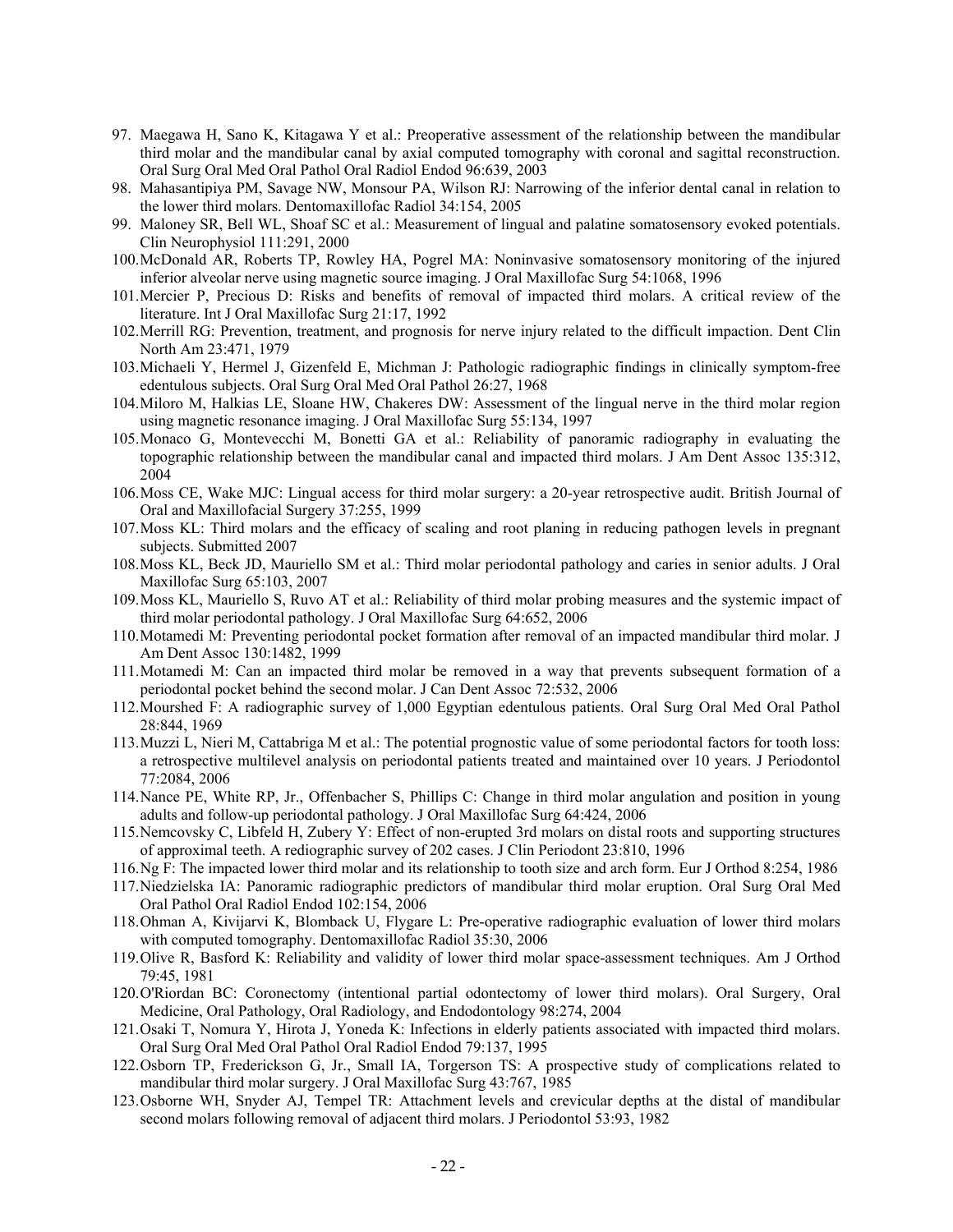- 124. Oxford GE, Quintero G, Stuller CB, Gher ME: Treatment of 3rd molar-induced periodontal defects with guided tissue regeneration. J Clin Periodontol 24:464, 1997
- 125. Pecora G, Celleti R, Davapanah M et al.: The effects of guided tissue regeneration on healing after impacted mandibular third molar surgery: 1-year results. Int J Periodont Restor Dent 13:397, 1993
- 126. Peltroche-Llacsahuanga H, Reichart E, Schmitt W et al.: Investigation of infectious organisms causing pericoronitis of the mandibular third molar. J Oral Maxillofac Surg 58:611, 2000
- 127. Peng KY, Tseng YC, Shen EC et al.: Mandibular third molar periodontal status after third molar extraction. J Periodontol 72:1647, 2001
- 128. Phillips C, White RP, Jr., Shugars DA, Zhou X: Risk factors associated with prolonged recovery and delayed healing after third molar surgery. J Oral Maxillofac Surg 61:1436, 2003
- 129. Pichler JW, Beirne OR: Lingual flap retraction and prevention of lingual nerve damage associated with third molar surgery: a systematic review of the literature. Oral Surgery, Oral Medicine, Oral Pathology, Oral Radiology, and Endodontology 91:395, 2001
- 130. Pogrel MA: The results of microneurosurgery of the inferior alveolar and lingual nerve. J Oral Maxillofac Surg 60:485, 2002
- 131. Pogrel MA, K.E.Goldman: Lingual flap retraction for third molar removal. J Oral Maxillofac Surg 62:1125, 2004
- 132. Pogrel MA, Lee JS, Muff DF: Coronectomy: a technique to protect the inferior alveolar nerve. J Oral Maxillofac Surg 62:1447, 2004
- 133. Punwutikorn J, Waikakul A, Ochareon P: Symptoms of unerupted mandibular third molars. Oral Surg Oral Med Oral Pathol Oral Radiol Endod 87:305, 1999
- 134. Quee TA, Gosselin D, Millar EP, Stamm JW: Surgical removal of the fully impacted mandibular third molar. The influence of flap design and alveolar bone height on the periodontal status of the second molar. J Periodontol 56:625, 1985
- 135. Queral-Godoy E, Figueiredo R, Valmaseda-Castellon E et al.: Frequency and evolution of lingual nerve lesions following third molar extraction. J Oral Maxillofac Surg 64:402, 2006
- 136. Queral-Godoy E, Valmaseda-Castellon E, Berini-Aytes L, Gay-Escoda C: Incidence and evolution of inferior alveolar nerve lesions following lower third molar extraction. Oral Surgery, Oral Medicine, Oral Pathology, Oral Radiology, and Endodontology 99:259, 2005
- 137. Rajasuo A, Meurman JH, Murtomaa H, Torkko H: Effect of extraction of partly erupted third molars on subgingival microorganisms. Oral Surg Oral Med Oral Pathol 74:431, 1992
- 138. Renton T, Hankins M, Sproate C, McGurk M: A randomised controlled clinical trial to compare the incidence of injury to the inferior alveolar nerve as a result of coronectomy and removal of mandibular third molars. British Journal of Oral and Maxillofacial Surgery 43:7, 2005
- 139. Richardson D, Dodson T: Risk of periodontal defects after third molar surgery: an exercise in evidence-based clinical decision-making. Oral Surg Oral Med Oral Pathol Oral Radiol Endod 100:133, 2005
- 140. Richardson ER, Malhotra SK, Semenya K: Longitudinal study of three views of mandibular third molar eruption in males. Am J Orthod 86:119, 1984
- 141. Richardson M: Lower arch crowding in the young adult. Am J Orthod 101:132, 1992
- 142. Richardson M, Mills K: Late lower arch crowding: the effect of second molar extraction. Am J Orthod Dentofacial Orthop 98:242, 1990
- 143. Richardson ME: Late lower arch crowding in relation to primary crowding. Angle Orthod 52:300, 1982
- 144. Richardson ME: The role of the third molar in the cause of late lower arch crowding: a review. Am J Orthod Dentofacial Orthop 95:79, 1989
- 145. Richardson ME: Late lower arch crowding in relation to skeletal and dental morphology and growth changes. Br J Orthod 23:249, 1996
- 146. Richardson ME: Orthodontic implications of lower third molar development. Dent Update 23:96, 1996
- 147. Richardson ME: Prophylactic extraction of lower third molars: setting the record straight. Am J Orthod Dentofacial Orthop 115:17A, 1999
- 148. Richardson ME: Late lower arch crowding: the aetiology reviewed. Dent Update 29:234, 2002
- 149. Ricketts RM: Studies leading to the practice of abortion of lower third molars. Dent Clin North Am 23:393, 1979
- 150. Ricketts RM, Turley P, Chaconas S, Schulhof RJ: Third molar enucleation: diagnosis and technique. J Calif Dent Assoc 4:52, 1976
- 151. Robinson PP: A study on the efficacy of late lingual nerve repair. British Journal of Oral and Maxillofacial Surgery 34:96, 1996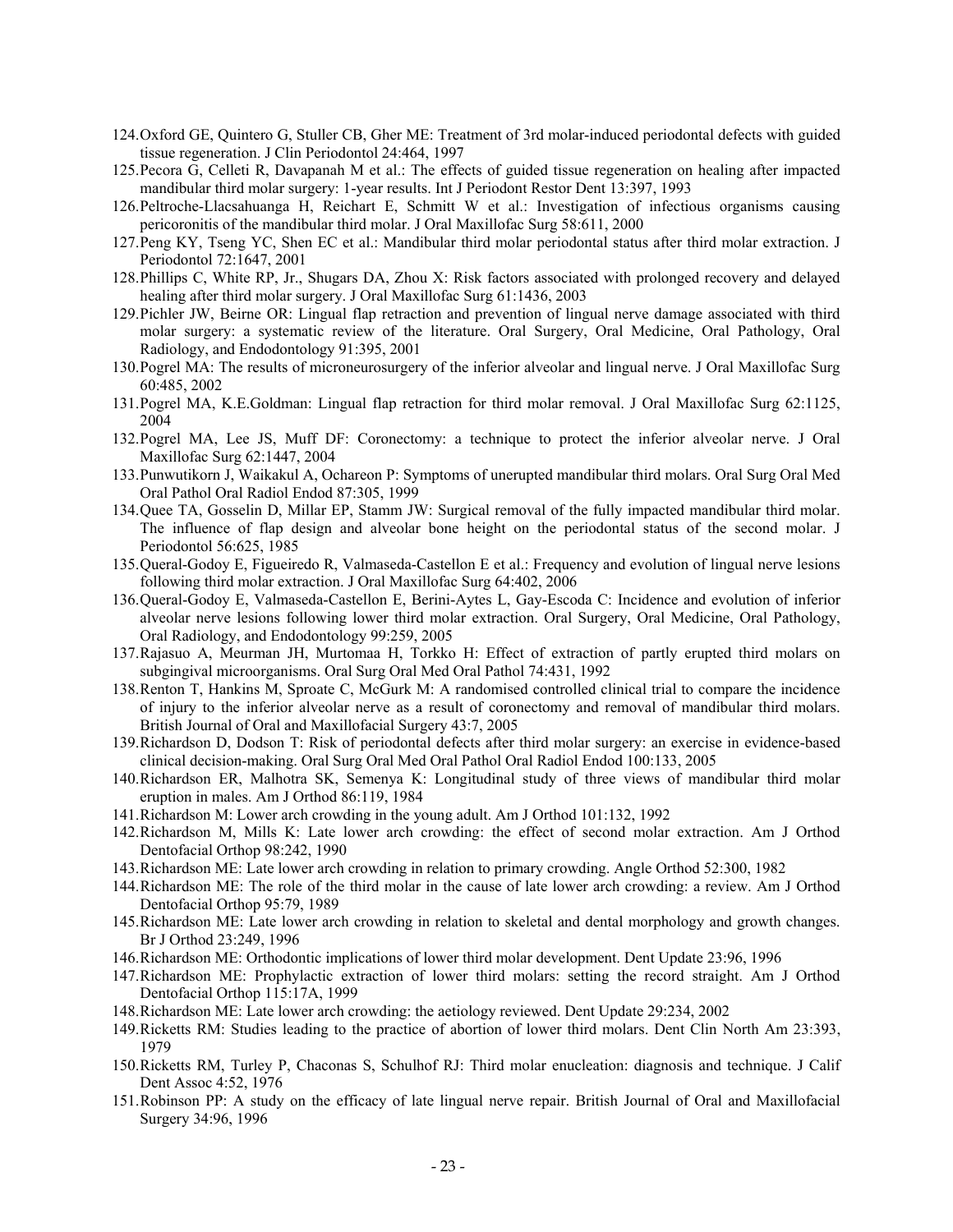- 152. Robinson PP: A prospective, quantitative study on the clinical outcome of lingual nerve repair. British Journal of Oral and Maxillofacial Surgery 38:255, 2000
- 153. Robinson PP, Smith KG: Lingual nerve damage during lower third molar removal: a comparison of two surgical methods. Br Dent J 180:456, 1996
- 154. Rood JP: Permanent damage to inferior alveolar and lingual nerves during the removal of impacted mandibular third molars. Comparison of two methods of bone removal. Br Dent J 172:108, 1992
- 155. Rood JP, Chehab BA: The radiological prediction of inferior alveolar nerve injury during third molar surgery. J Oral Maxillofac Surg 28:20, 1990
- 156. Rosa AL, Carneiro MG, Lavrador MA, Novaes AB: Influence of flap design on periodontal healing of second molars after extraction of impacted mandibular third molars. Oral Surg Oral Med Oral Pathol Oral Radiol Endod 93:404, 2002
- 157. Rothamel D, Wahl G, d'Hoedt B et al.: Incidence and predictive factors for perforation of the maxillary antrum in operations to remove upper wisdom teeth: Prospective multicentre study. BR J Oral Maxillofac Surg Epub ahead of print:2006
- 158. Rutner TW, Ziccardi VB, Janal MN: Long-term outcome assessment for lingual nerve microsurgery. J Oral Maxillofac Surg 63:1145, 2005
- 159. Sadowsky C, Sakols EI: Long-term assessment of orthodontic relapse. Am J Orthod 82:456, 1982
- 160. Sammartino G, Tia M, Marenzi G et al.: Use of Autologous Platelet-Rich Plasma (PRP) in Periodontal Defect Treatment After Extraction of Impacted Mandibular Third Molars. J Oral Maxillofac Surg 63:766, 2005
- 161. Sampson WJ: Current controversies in late incisor crowding. Ann Acad Med Singapore 24:129, 1995
- 162. Sampson WJ, Richards LC, Leighton BC: Third molar eruption patterns and mandibular dental arch crowding. Aust Orthod J 8:10, 1983
- 163. Saysel MY, Meral GD, Kocadereli I: The effects of first premolar extractions on third molar angulations. Angle Orthod 75:719, 2005
- 164. Schultze-Mosgau S, Reich RH: Assessment of inferior alveolar and lingual nerve disturbances after dentoalveolar surgery, and of recovery of sensitivity. International Journal of Oral and Maxillofacial Surgery 22:214, 1993
- 165. Scrivani SJ, Moses M, Donoff RB, Kaban LB: Taste perception after lingual nerve repair. J Oral Maxillofac Surg 58:3, 2000
- 166. Sedaghatfar M, August MA, Dodson TB: Panoramic radiographic findings as predictors of inferior alveolar nerve exposure following third molar extraction. J Oral Maxillofac Surg 63:3, 2005
- 167. Shugars DA, Elter JR, Jacks MT et al.: Incidence of occlusal dental caries in asymptomatic third molars. J Oral Maxillofac Surg 63:341, 2005
- 168. Shugars DA, Jacks MT, White RP, Jr. et al.: Occlusal caries experience in patients with asymptomatic third molars. J Oral Maxillofac Surg 62:973, 2004
- 169. Singh S: Aberrant buccal nerve encountered at third molar surgery. Oral Surgery, Oral Medicine, Oral Pathology 52:142, 1981
- 170. Sixou JL, Magaud C, Jolivet-Gougeon A et al.: Evaluation of the mandibular third molar pericoronitis flora and its susceptibility to different antibiotics prescribed in France. J Clin Microbiol 41:5794, 2003
- 171. Slade GD, Foy SP, Shugars DA et al.: The impact of third molar symptoms, pain, and swelling on oral healthrelated quality of life. J Oral Maxillofac Surg 62:1118, 2004
- 172. Smith AC, Barry SE, Chiong AY et al.: Inferior alveolar nerve damage following removal of mandibular third molar teeth. A prospective study using panoramic radiography. Aust Dent J 42:149, 1997
- 173. Socransky SS, Haffajee AD, Cugini MA et al.: Microbial complexes in subgingival plaque. J Clin Periodontol 25:134, 1998
- 174. Socransky SS, Smith C, Haffajee AD: Subgingival microbial profiles in refractory periodontal disease. J Clin Periodontol 29:260, 2002
- 175. Southard TE, Southard KA, Weeda LW: Mesial force from unerupted third molars. Am J Orthod Dentofacial Orthop 99:220, 1991
- 176. Srinivas, Dodson T: Age as a risk factor for third molar surgery complications. In preparation 2007
- 177. Stanley HR, Alattar M, Collett WK et al.: Pathological sequelae of "neglected" impacted third molars. J Oral Pathol Med 17:113, 1988
- 178. Stephens RJ, App GR, Foreman DW: Periodontal evaluation of two mucoperiosteal flaps used in removing impacted third molars. J Oral Maxillofac Surg 41:719, 1983
- 179. Stoltenberg J: Prevalence of periodontal disease in a health maintenance organization and comparisons to the national survey of oral health. J Periodontol 64:853, 1993